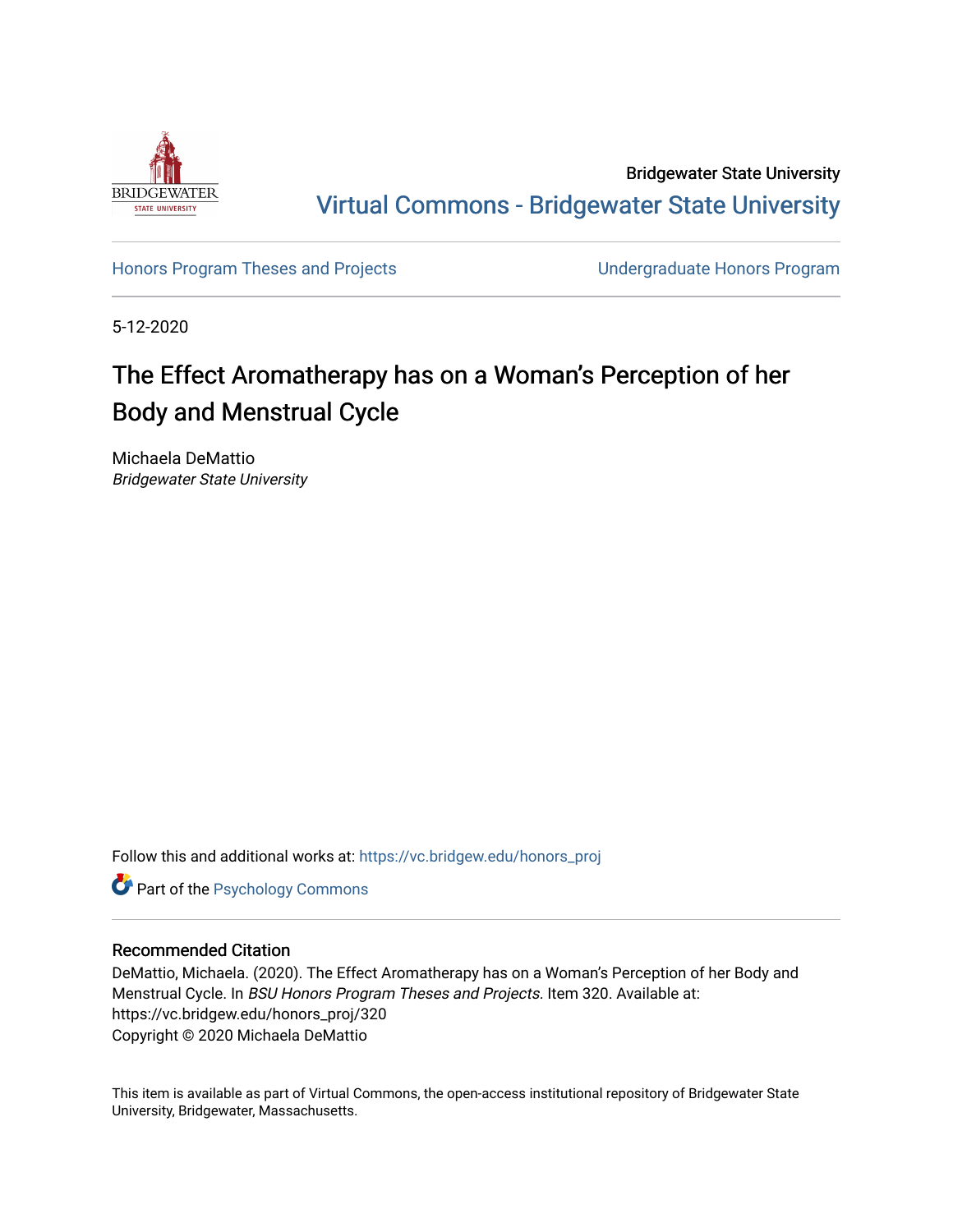The Effect Aromatherapy has on a Woman's Perception of her Body and Menstrual Cycle

Michaela DeMattio

Submitted in Partial Completion of the

Requirements for Departmental Honors in Psychology

Bridgewater State University

May 12, 2020

Dr. Theresa Jackson, Thesis Advisor

Dr. Joseph Schwab, Committee Member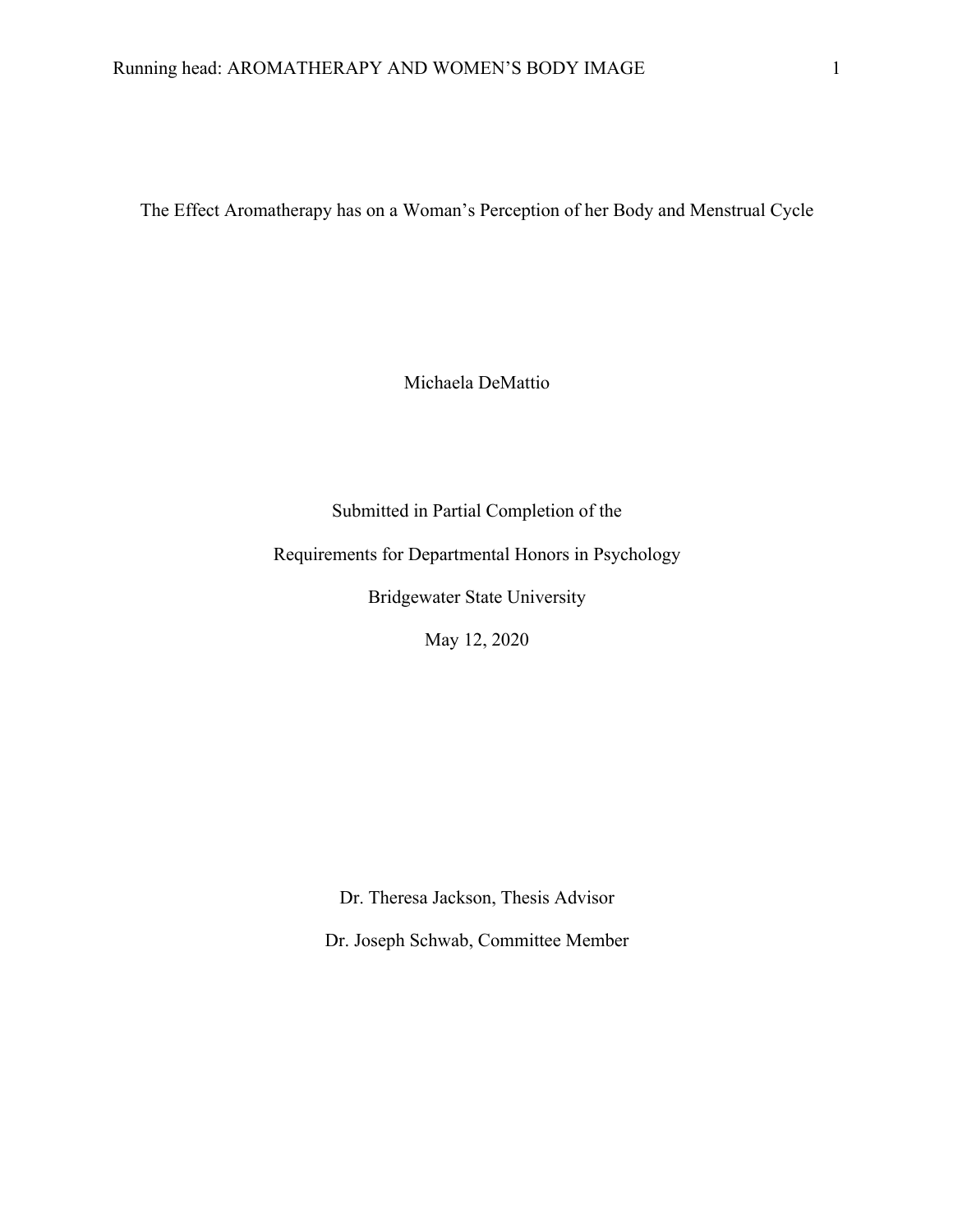#### **Abstract**

Stress-reduction techniques, specifically aromatherapy, have many benefits to the person practicing them, but it is unclear how they affect a woman's perception of her own body and menstrual cycle. The purpose of this project was to investigate the effects that aromatherapy has on a woman's perception of her body and menstrual cycle. It was hypothesized that the aromatherapy would provide stress-relieving effects and increase a participant's positive perception of her body. Participants were recruited through Bridgewater State University's SONA system with the requirement that they were over the age of 18 and assigned female at birth. Participants completed an interview to discuss their body esteem and feelings regarding their menstrual cycle before (pre) and after (post) they engaged in 10-minutes of aromatherapy using lavender essential oil. The pre-and post-interviews were then analyzed to see if participants used more positive language to describe their body and menstrual cycle after the aromatherapy session took place. A qualitative content analysis of the data revealed that women talked more positively about their body and menstrual cycle and shared more information with the researcher following the aromatherapy session, perhaps due to the relaxing effects of the aromatherapy. Participants talked more negatively overall, in both the pre- and post-interviews, when discussing menstruation in comparison to how they discussed their bodies but acknowledged the need for and importance of the menstrual cycle in the post-interview. Given these findings, aromatherapy could be used as a clinical tool to help treat body shame. Aromatherapy could also be used to assist adolescent girls before menarche in reducing feelings of body and menstrual shame and help them to talk more positively in the immediate timeframe.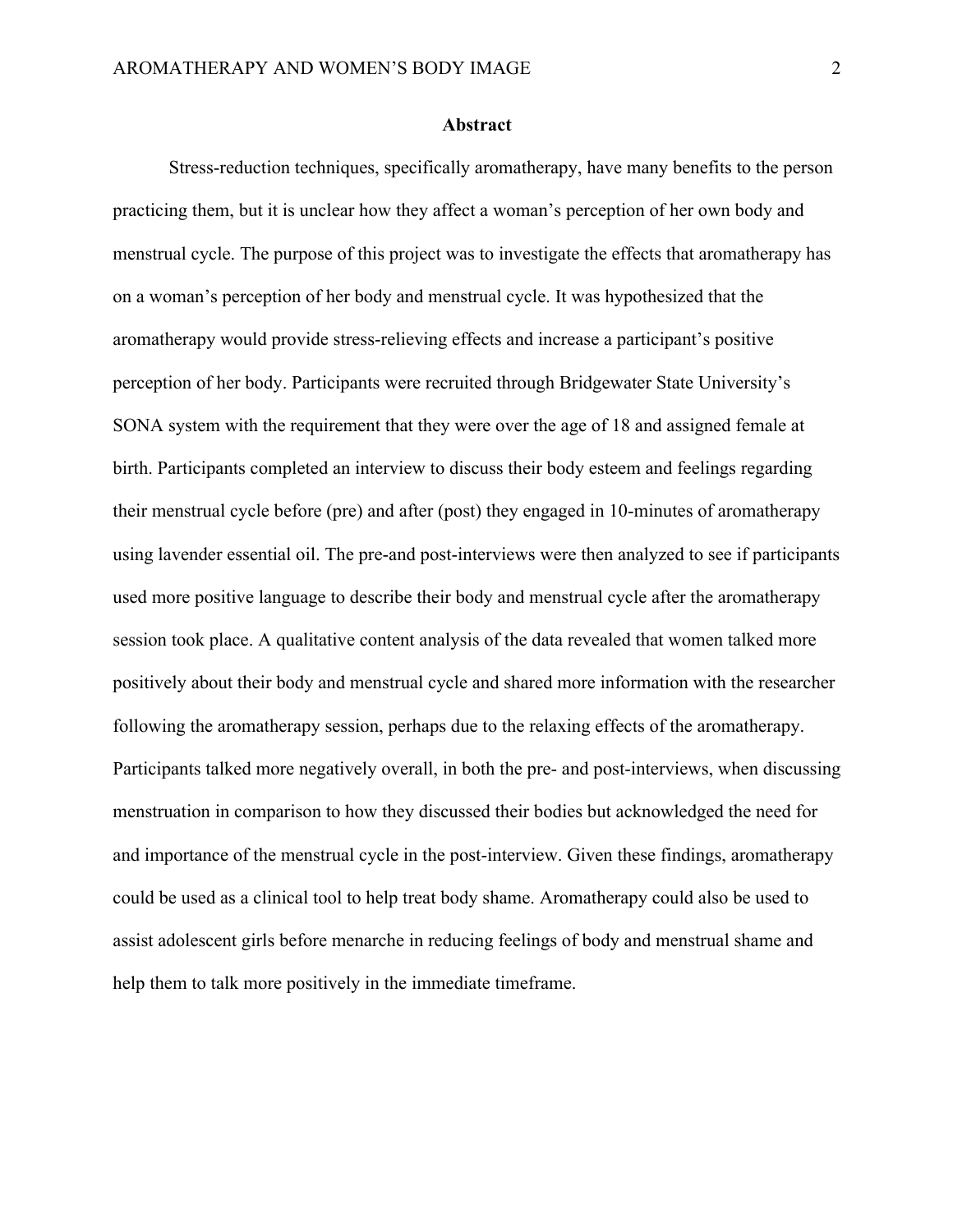The Effect Aromatherapy has on a Woman's Perception of her Body and Menstrual Cycle

Women all over the world experience body and menstrual shame and researchers have found evidence linking this to societal standards for women's hygiene and appearance (Chrisler, 2011). Relatedly, women are encouraged to only express a healthy and positive body image, and they are discouraged from talking negatively about their bodies (McKinley & Hyde, 1996). This can lead women to hide or suppress their menstrual and body shame, which can also lead to selfconsciousness and contribute to women's feeling of lower social status than men (Johnston-Robledo & Chrisler, 2011). Women who feel shame towards their body or menstrual cycle are at risk for a variety of negative physical health effects as well. For example, shame can result in the improper use of contraceptives to delay menstruation or eating disordered behavior, such as decreased eating combined with increased exercise (Johnston-Robledo & Chrisler, 2011; Tiggemann & Kuring, 2004). Also, women who adopt negative attitudes towards menstruation and their bodies report having less sexual assertiveness and more sexual risk, impacting their sexual decision-making (Schooler et al., 2005). While there is an adequate amount of research dedicated to the prominence of body and menstrual shame, it has not necessarily suggested ways to decrease such feelings of shame.

This qualitative research project investigated women's descriptions of their body and menstrual cycle before and after engaging in an aromatherapy session. If stress-reduction, such as that provided by aromatherapy, can help women to value and respect their bodies and menstrual cycles, their overall well-being could increase significantly. Multiple stress-reduction techniques are available, but the effects of aromatherapy are immediate and an abundance of previous research supports its benefits (Gedney et al., 2004; Karadag et al., 2015). Aromatherapy has been shown to reduce stress in multiple contexts, specifically using the essential oil lavender,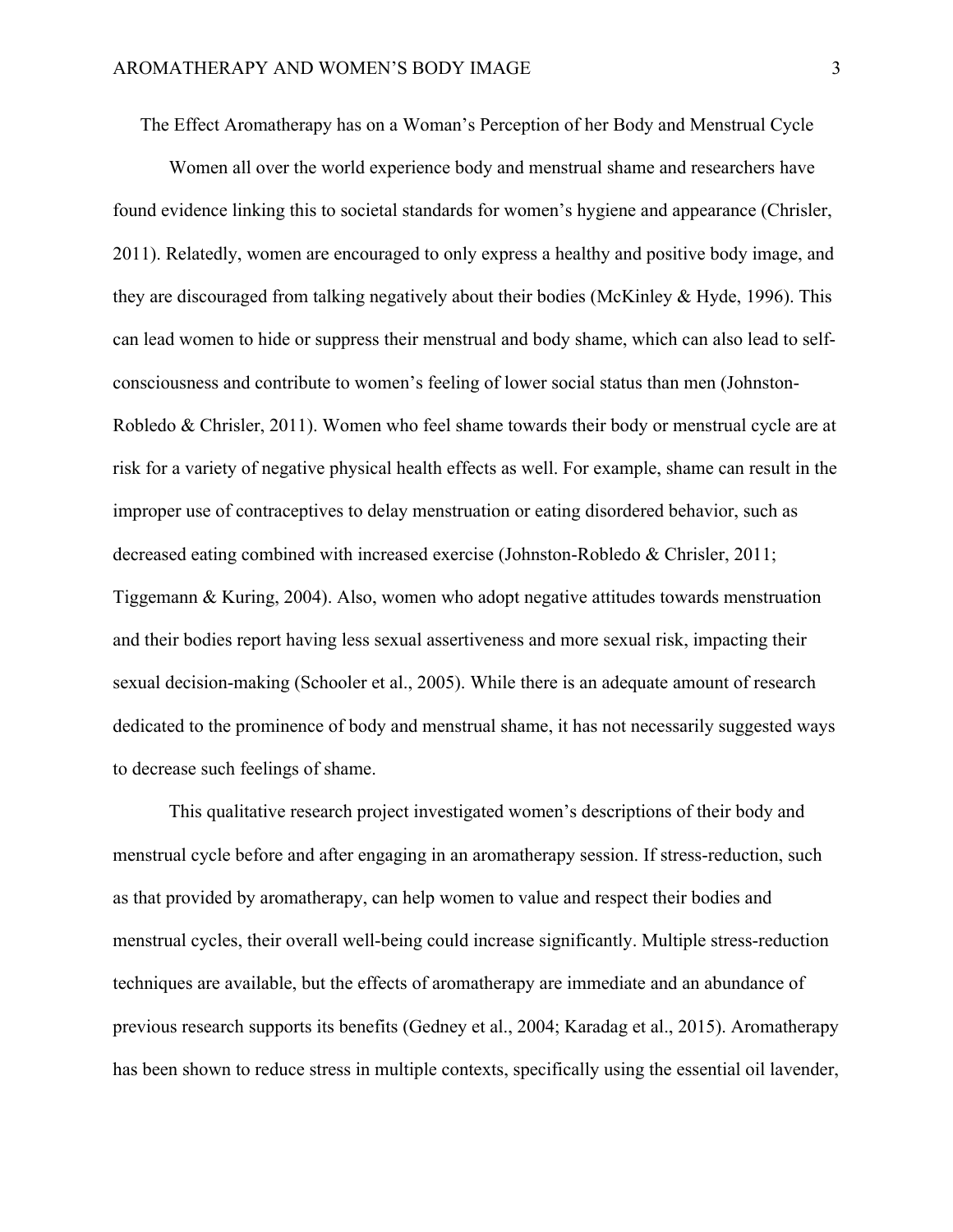making it a satisfactory stress-reduction technique for the current study (Chien et al., 2012; Karadag et al., 2015). The ultimate purpose of the present study, then, is to investigate and provide a richer description of the effects of aromatherapy on a woman's perception of her body and menstrual cycle.

#### **Menstrual Shaming**

For centuries, women have been shamed for their menstrual cycles, and they have been taught 'rules' for covering up or disguising menstruation (Buckley & Gottlieb, 1988). Menstrual shame seems to be a worldwide phenomenon. In some cultures, this is related to the role of religion, while in others it is the result of centuries of mythological tales (Tan et al., 2016). Several religions, such as Judaism and Shintoism, view menstruation as unclean and believe it should be looked at with shame and fear. Some cultures, including Chinese and Taiwanese, believe menstruation is unclean, dirty, and polluting. These cultures associate menstrual blood with pain and death, such as when a woman has a miscarriage. Additionally, many mythical stories from cultures around the world about menstruation being a sin or punishment from a higher power are still present today (Tan et al., 2016).

Research has shown that the topic of menstruation is typically avoided in public conversation (Kissling, 1996). Some mothers have a conversation with their daughters about menstruation, but often the topic is so avoided that adolescent girls might not know about menstruation when beginning menarche, or the first menstrual period (Kissling, 1996; Lee, 2008). Instead, many young adolescent girls learn about menstruation through books, pamphlets, and handouts from their doctor, school, or a female figure in their life, and often after it has already occurred (Johnston-Robledo & Chrisler, 2011; Kissling, 1996). Advertisements for menstrual products, such as maxi pads and tampons, further encourage concealing menstruation, embarrassment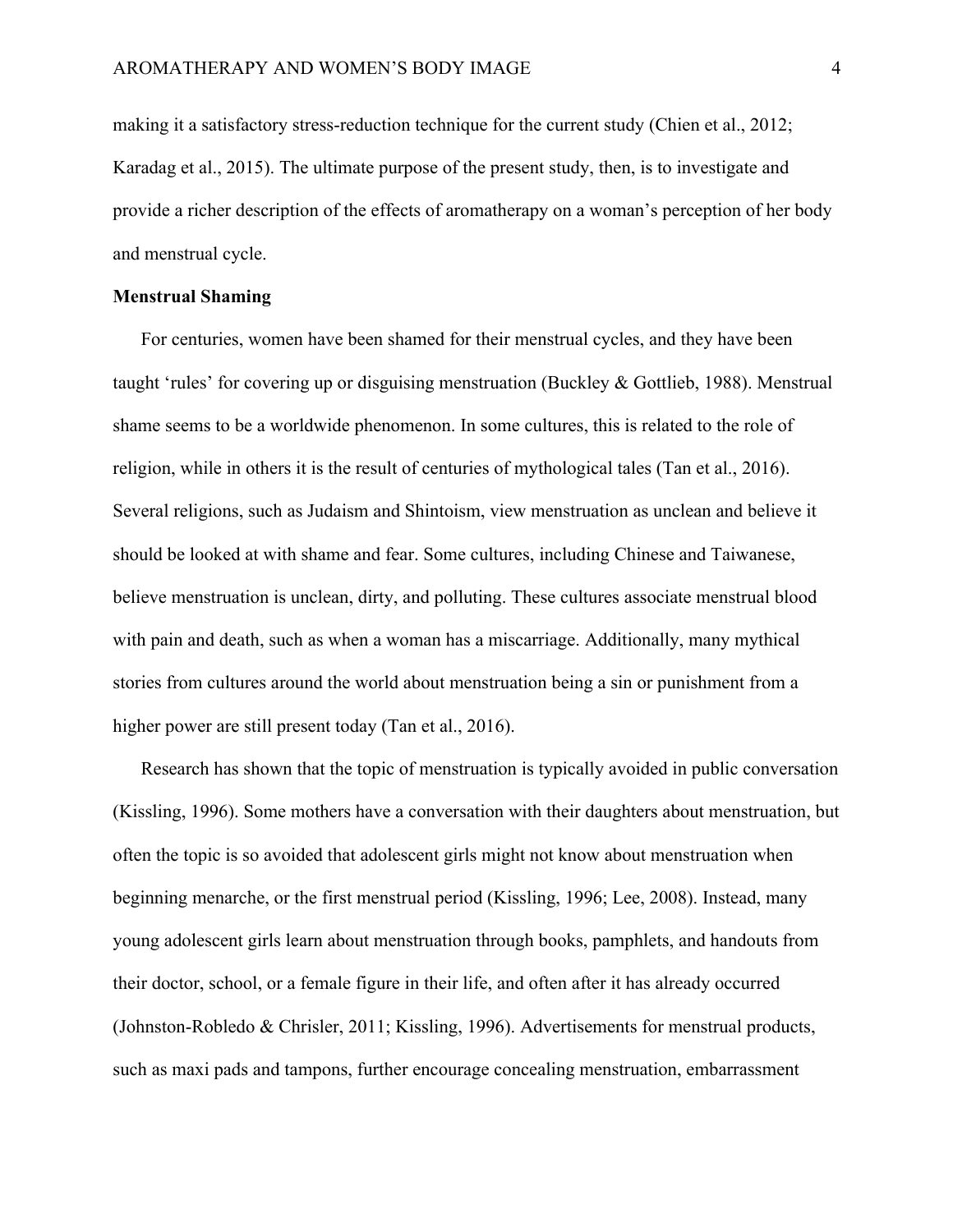prevention, and cleanliness (Johnston-Robledo & Chrisler, 2011). For example, some popular maxi pad slogans read 'Say no to leakage' and 'No bad smells.' (Stayfree). These advertisements target menstruating women and send the message that it is vital to keep your menstrual status hidden to avoid shame and embarrassment.

Women are taught in health education classes in middle and high school that they should use these sanitary products to clean up and hide their menstruation because it is viewed as dirty and even dreadful in some societies (Chrisler, 2011). Whether women learn about menstruation before or after menarche, they are usually only taught about it from a hygienic perspective, where they are taught to 'clean it up' with hygienic supplies. Shaming women for menstruating and teaching them to keep it hidden has led to the continuation of stigma against menstruation. In the United States specifically, continuing societal shame can lead to individual women having negative attitudes about menstruation. Even young girls who looked forward to their first menstrual period as a sign of maturity reported shame as a common emotion when discussing the experience of menarche (Lee, 2009).

Schooler et al. (2005) examined whether menstrual shame increased body shame, and using a survey design, they observed that women who reported having more negative attitudes towards menstruation also reported experiencing more body shame. This is one of the few studies that directly investigated the impact that menstrual shame has on body shame, which will be discussed further in the next section. Additionally, researchers have discovered that the stigma and shame around a woman's menstrual status elicits negative attitudes from others towards those women. This may contribute to societal views and a woman's self-perception of having a lower social status than men. If women internalize these negative appraisals from others, it can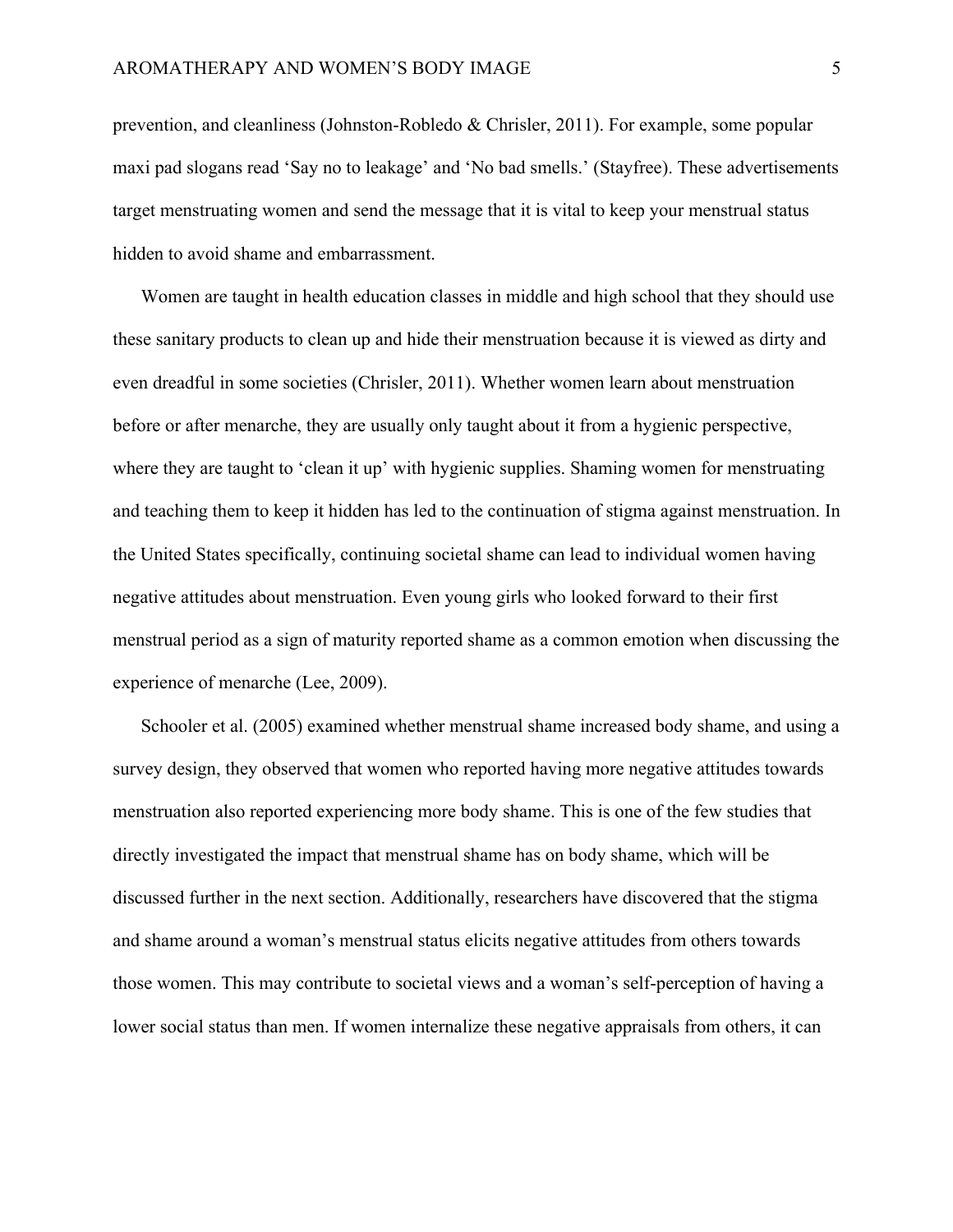lead them to have lower self-esteem and a more negative body image as well (Johnston-Robledo & Chrisler, 2011).

#### **Body Shame**

Body image is a construct that includes one's self-perception toward their own body as well as attitudes, thoughts, and feelings in regard to the appearance and state of one's body (Avalos et al., 2005). Acquiring a negative body image, also known as body shame, is when one has a negative or distorted self-perception or attitudes toward their own body. Women who have more body shame than others also tend to have lower self-esteem. Previous research has additionally reported that body shame can cause eating restrictions and obsessive exercise, often leading to eating disorders in women (McKinley & Hyde, 1996).

Many young adults feel some sort of body shame, for example in body size, shape, and weight, or other aspects such as body hair and odor (Schooler et al., 2005). College-aged women in particular are extremely susceptible to body shame. This has ramifications for their actions, too, as sexual decision-making becomes increasingly important in college since women may be living on their own for the first time, engaging in increased alcohol consumption, and experiencing more feelings of maturity. Schooler et al. (2005) found in their survey research with college-aged women that when women feel more body shame, they report less sexual assertiveness, which impacts their sexual decision-making, and they engage in more sexual risk. Examples of sexual risks included not saying no to undesired sexual encounters and avoiding the use of protection, such as condoms, during sex. Sexual decision-making and risk avoidance are important to a college-aged woman's well-being and mental and physical health.

A contributing factor to the experience of overall body shame is menstrual shame in particular. Indeed, evidence shows that women who experience menstrual shame also experience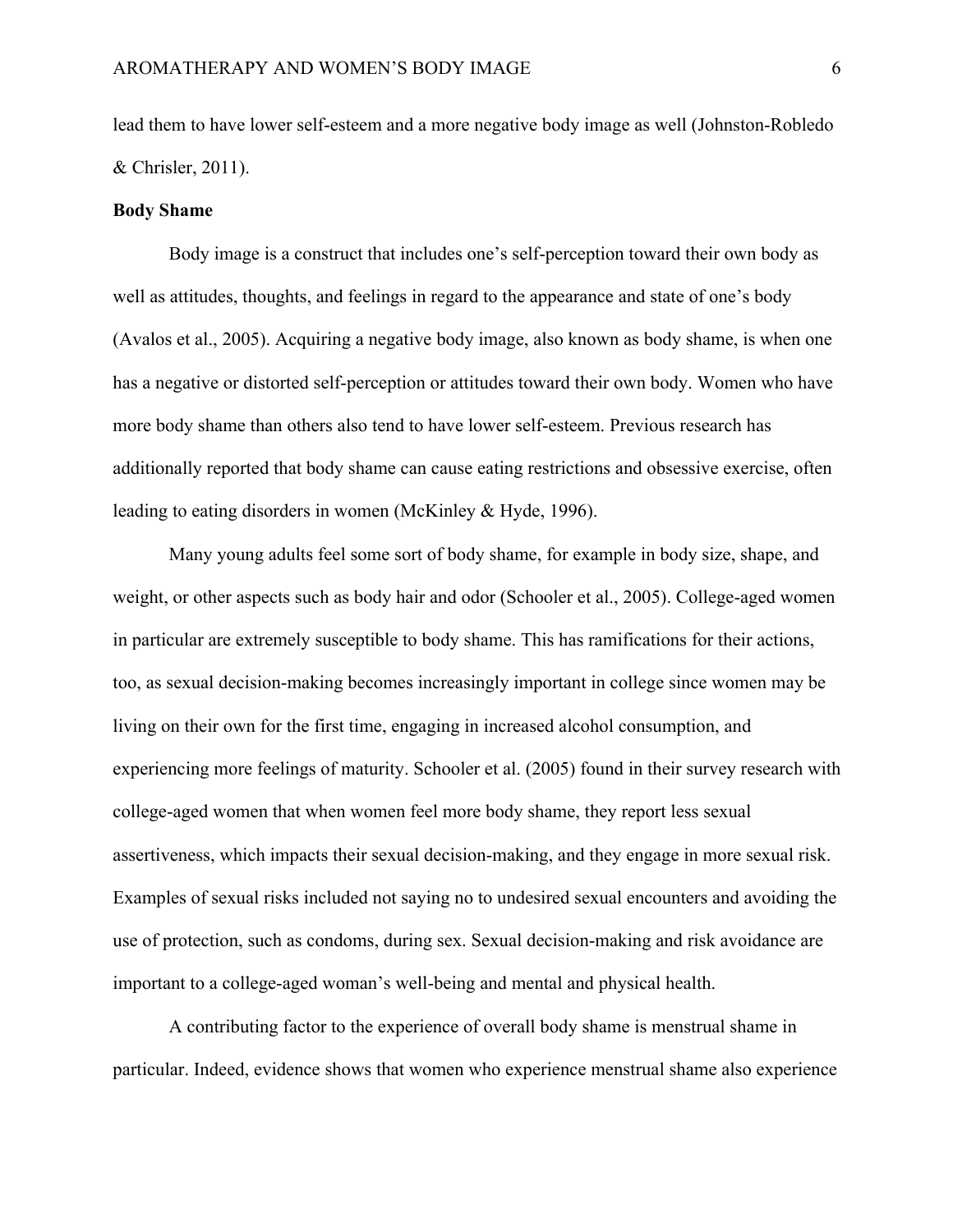overall dissatisfaction which leads to body shame (Chrisler, 2011). When women have a more negative body image, they report feeling more self-conscious and unattractive while menstruating (Johnston-Robledo & Chrisler, 2011). Alternatively, using the Body Appreciation Scale and the Beliefs about and Attitudes towards Menstruation Scale, Chrisler et al. (2015) found that women who report appreciating and respecting their bodies also appreciate and respect their menstrual cycles. That is, women who adopt a positive body image also have positive attitudes towards menstruation. Another survey study found that women who reported feeling more comfort with menstruation also reported more comfort in their own body (Schooler et al., 2005). This illustrates that women's attitudes towards menstruation are connected with attitudes toward and experiences of their own body.

Self-objectification, a direct outcome of body shame, also contributes to menstrual shame. Self-objectification involves increased self-consciousness represented by constant monitoring of how an individual's body appears to others. Constant worrying about how the body appears to others creates outcomes that can impact quality of life due to daily interrupted thoughts and actions (Fredrickson & Roberts, 1997). Self-objectification has been directly connected to body esteem, menstrual shame, and the internalization of negative attitudes toward menstruation in particular (Chrisler, 2011). Indeed, a survey study on attitudes towards menstruation found that low scores on the Menstrual Attitudes Questionnaire (MAQ), indicating negative attitudes toward menstruation, were associated with higher levels of self-objectification (Johnston-Robledo et al., 2003). Johnston-Robledo et al. (2007) also used survey research to investigate whether undergraduate women's attitudes towards menstruation and breastfeeding were related to self-objectification. They found that women who reported higher levels of selfobjectification had significantly more shameful and negative attitudes toward both menstruation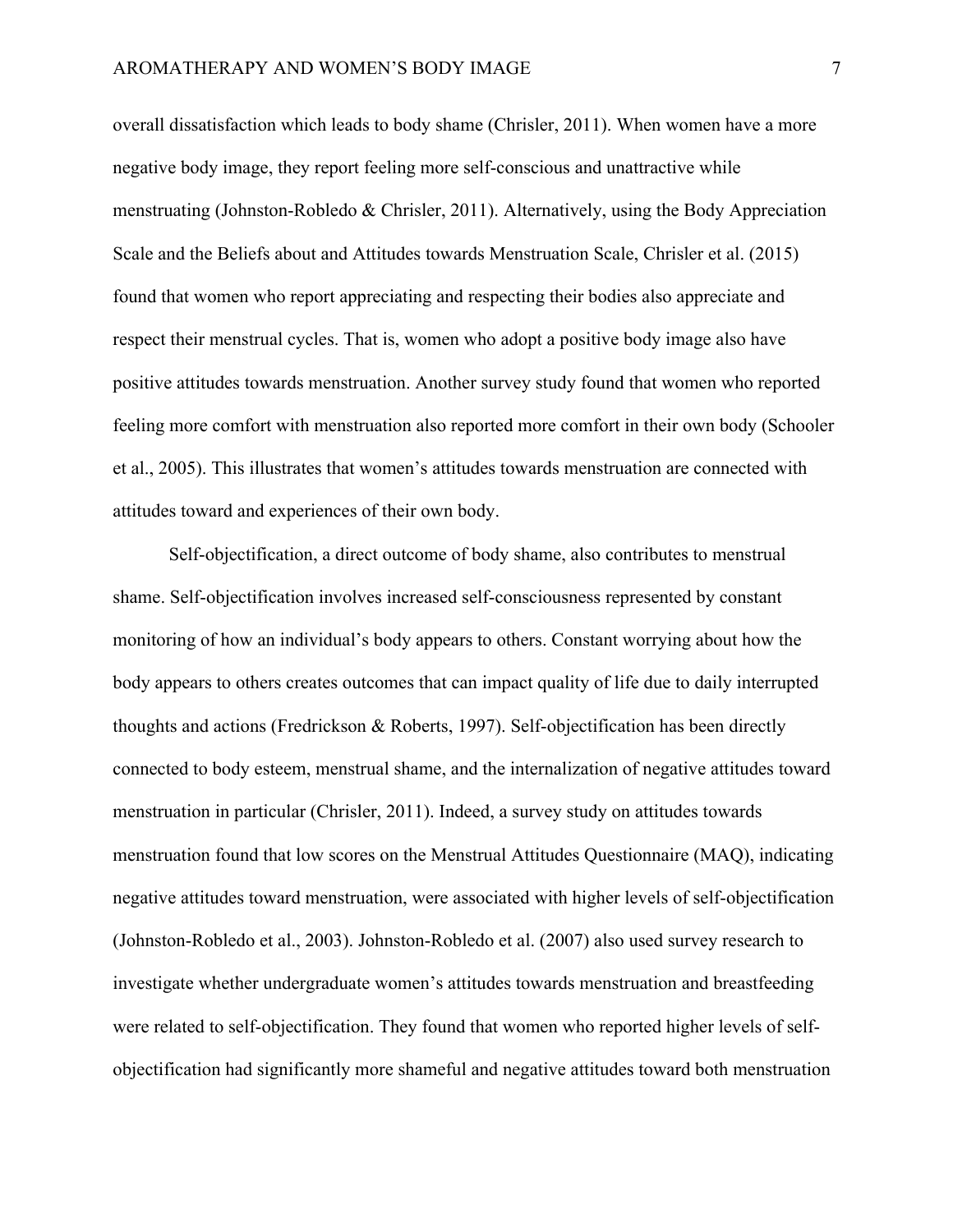and breastfeeding. Thus, increased menstrual shame is related to both increased selfobjectification and higher body shame (Johnston-Robledo et al., 2007).

#### **Aromatherapy**

Aromatherapy is a stress-reduction technique, usually completed through the inhalation of essential oils, usually in a quiet and comfortable setting (Karadag et al., 2015). Essentials oils are the key aspect of an aromatherapy session. Essential oils are typically used through inhalation, massage, and oral administration. Most aromatherapy sessions use vaporized essential oils. A few drops of oil are mixed into water and diffused through an essential oil diffuser, similar to a small humidifier. The smell of the oils reaches the olfactory bulb and then the limbic system, a part of the brain that is involved in the processing of emotions, motivation, and memory (Karadag et al., 2015). Research has reported that the effects of essential oils through inhalation can be observed in a short time. These effects can be present after 10-minutes of aromatherapy when the essential oil lavender is used (Gedney et al., 2004).

The numerous benefits of essential oils have been supported through a copious amount of previous research. Using self-reported sleep and heart rate variability (HRV), Chien et al. (2012) used a control and experimental group to examine the effects lavender aromatherapy has on middle-aged women with insomnia. The researchers found support for the ability of aromatherapy to reduce stress, increase activation of the parasympathetic nervous system, and promote sleep (Chien et al., 2012). In other experimental studies, aromatherapy is also commonly used for physical pain, anxiety, and depression (Karadag et al., 2015). Aromatherapy has been shown to reduce stress for patients in a variety of conditions including being postoperative or pregnant, as well as having insomnia or cancer (Bikmoradi et al., 2015; Igarashi, 2013; Karadag et al., 2015). For example, Bikmordi et al. (2015) examined the effects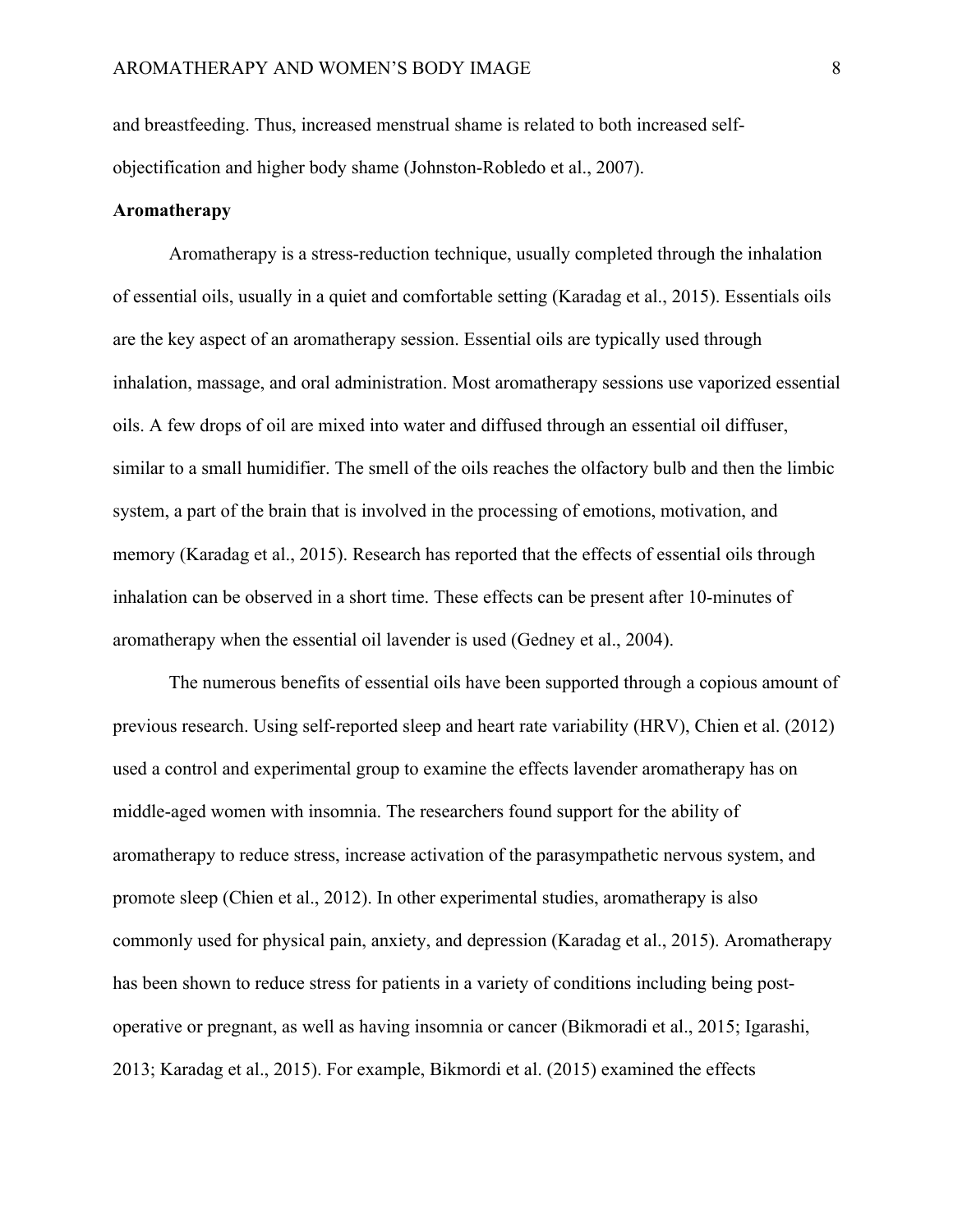aromatherapy had on 60 patients who had coronary artery bypass surgery using an experimental and control group. The researchers used both a questionnaire and stress measures, such as heart rate, respiratory rate, and blood pressure, before and after an aromatherapy intervention was completed with the experimental group. In the experimental group, the researchers found some effect of the aromatherapy on reduction of mental stress and improvement in vital signs and a significant effect in the positive direction on lowering systolic blood pressure. Research also shows that the stress-reducing and relaxing feelings induced through aromatherapy can be immediate (Toda & Morimoto, 2011), which is ideal for studies with restricted time limits, such as the present study.

In addition to the above noted effects of aromatherapy, the essential oil lavender in particular has been shown to relax the musculoskeletal system and produce sedative effects. Karadag et al. (2015) conducted a randomized control study on 60 ICU patients with insomnia. The researchers administered the Pittsburg Sleep Quality Index (PSQI) and the Beck Anxiety Inventory (BAI) Scale to patients before and after a lavender aromatherapy intervention. Unlike patients in the control group who did not participate in the aromatherapy, the quality of sleep for patients in the experimental group was improved, and level of anxiety reduced after the lavender aromatherapy intervention (Karadag et al., 2015). In addition to these observed effects, lavender is also claimed to be the least toxic and allergenic of the essential oils (Karadag et al., 2015). For these reasons, lavender will be the essential oil used for this study.

There is not yet research that links this technique of aromatherapy to feelings of body esteem. However, due to the fact that aromatherapy can reduce stress and negativity, it is thought that it might also reduce negative feelings about the body, and by association, menstruation. As has been discussed, negative feelings towards menstruation and the body can decrease a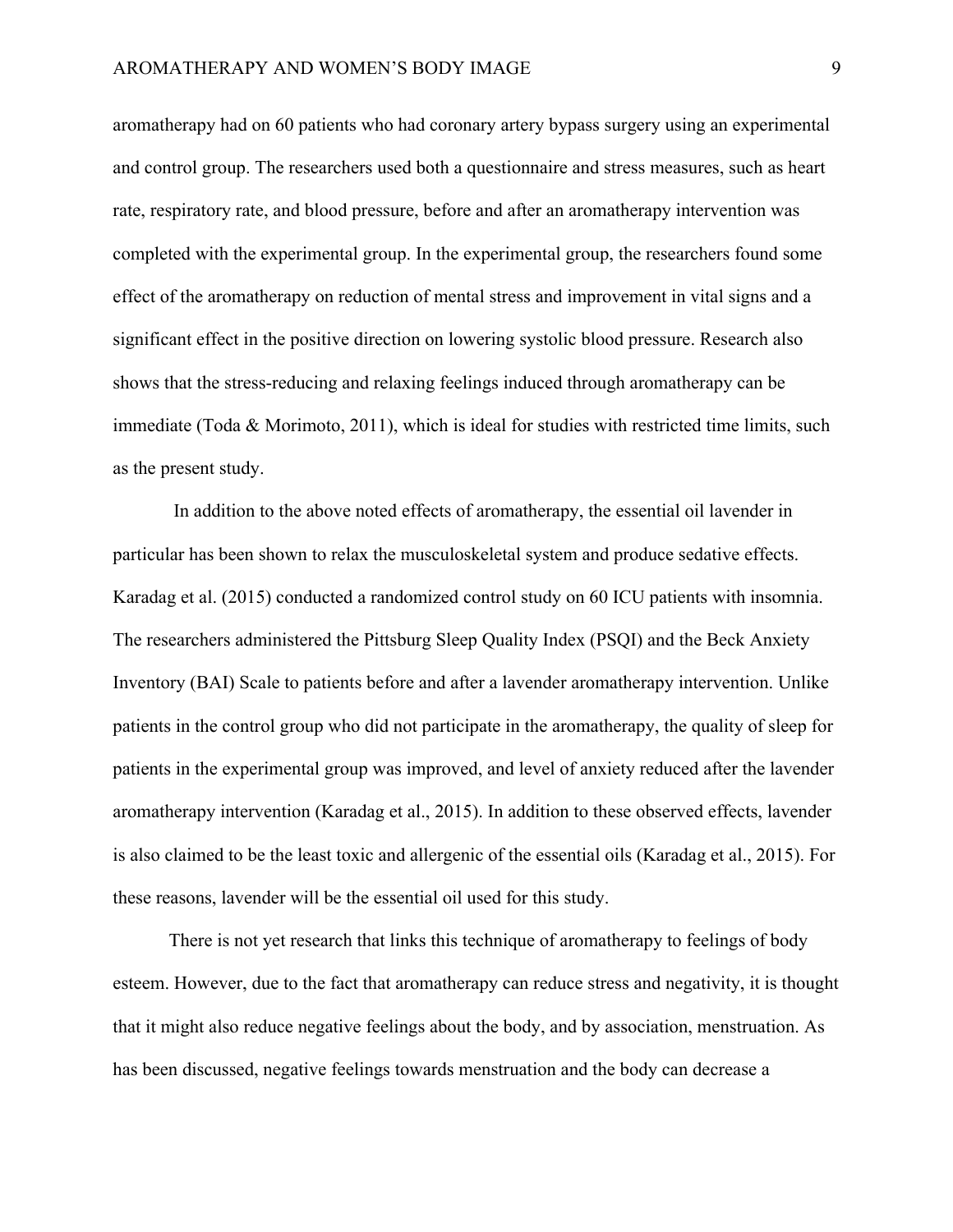woman's overall quality of life (Schooler et al., 2005). Thus, women need more accessible approaches to combat their feelings of self-consciousness, incompetency, and unattractiveness in relation to menstruation while increasing body image and overall self-esteem. Menstrual and body shame often lead to stress and other negative effects and it is thought that engaging in aromatherapy will produce positive effects such as relaxation and increased body positivity. In this qualitative study, aromatherapy was conducted in-between a pre-and a post-interview asking participants to talk about their bodies and menstrual cycles. It was hypothesized that participants will experience stress relief induced by aromatherapy and that this stress relief would carry over into their feelings about and descriptions of their bodies. It was therefore hypothesized that participants would talk in a more positive manner in regard to their body and menstrual cycle in the post-interview.

#### **Method**

#### **Participants**

Thirteen female college students were recruited through Bridgewater State University's SONA system, a participant recruitment system. Students enrolled in Introductory Psychology (PSYC 100) are required to participate in psychology research through the SONA system in order to pass the course. Students from other courses can also participate to receive extra credit or to earn credit for a prior absence in the course. Requirements to participate in this study included being assigned female at birth, being over the age of 18, and not having any sensitivities to lavender essential oil. Participants were between the ages of 18 and 22 (*M* = 18.61 years). Out of the 13 participants, 10 were white/Caucasian, 2 were black/African American, and 1 was biracial. No other demographic information was explicitly collected.

#### **Materials**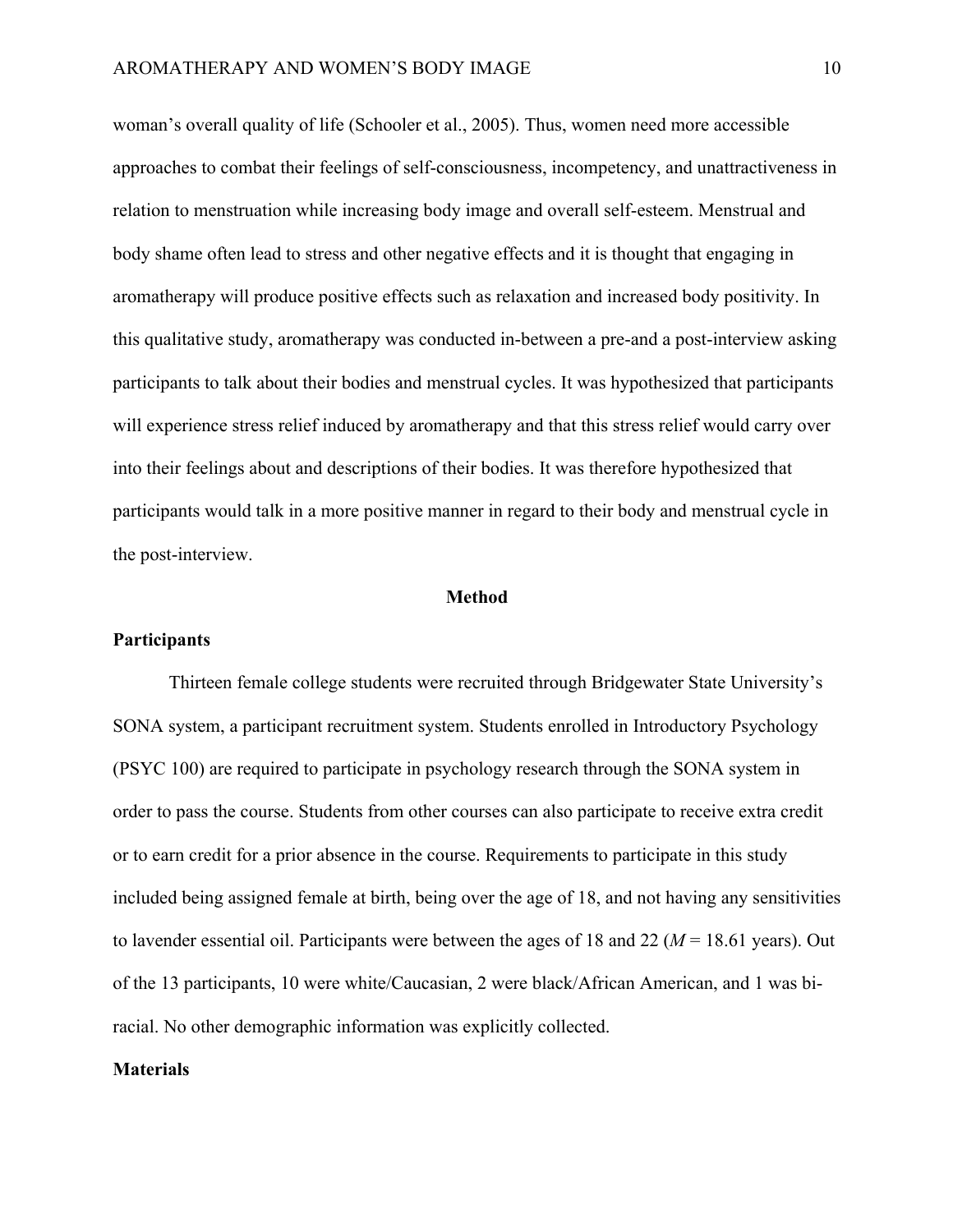This study involved data collection using two interviews, a pre- and a post-, in one session. One interview was conducted before a 10-minute aromatherapy session and the other was completed following the aromatherapy session. The two interviews will be discussed as the pre-interview and post-interview, respectively, for the remainder of this paper. Select interview questions are described below, and a full list of interview questions can be found in Appendix A. Questions for this interview were modified from the interviews described in Jackson (2019) and Repta and Clarke (2013). The interview followed a semi-structured format. Pilot interviews were implemented to ensure that the technique and interview questions were appropriate. These interviews revealed that it would be beneficial to vary the questions asked in the pre-interview and the post-interview slightly to avoid awkwardness and repetition of questions. In a 15-20 minute pre-interview, the researcher asked the participant 11 questions related to their feelings towards their body and menstrual cycle. Interview questions regarding body image included asking participants about their perceptions of a healthy body, how they take care of their body, and what they like about their body. Interview questions regarding the menstrual cycle included asking participants to recall their first period, what they like about their period, and if their period affects their feelings about their body. In a 15-20-minute post-interview, the participant was asked 12 questions related to their perception and feelings towards their body and menstrual cycle that were different yet similar to the questions asked in the pre-interview. For example, in the pre-interview, participants were asked, "how does having your period affect your feelings about your body?" Similarly, in the post-interview, participants were asked, "do you feel like your period interferes with daily routine activities?"

## **Procedure**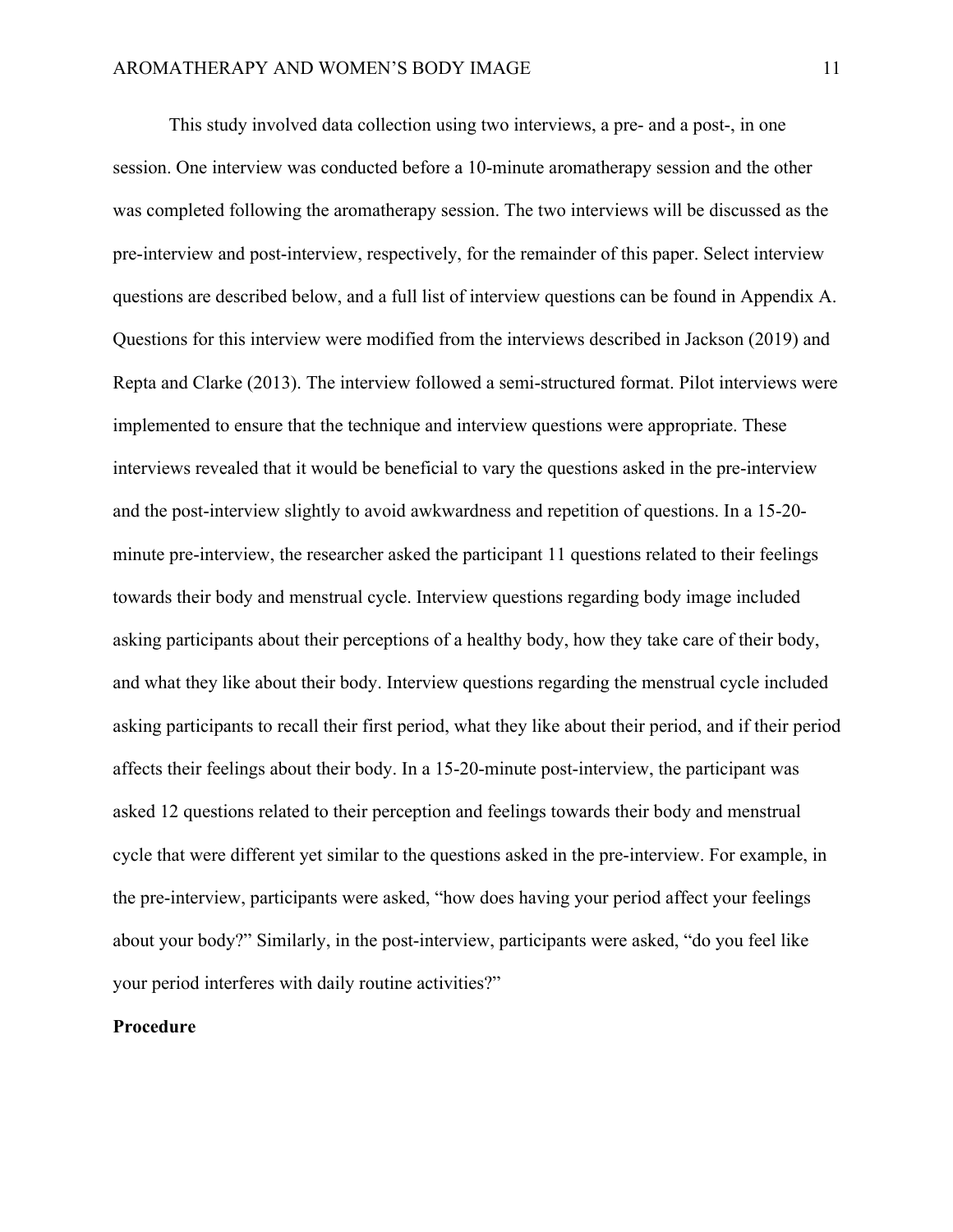Prior to any data collection, the study was approved following an ethics review by Bridgewater State University's Institutional Review Board. The researcher, a white female college student, met participants in Bridgewater State University's Psychology Lab and brought them into a small private room within the lab. The researcher first obtained written consent from the participant, and the participant was asked if they had any questions before beginning the audio recorded portion of the study (see Appendix B). To begin, the researcher started the audio recording device, and the participant was asked to state their name, age, and year at BSU. The study then proceeded with the remainder of the pre-interview questions. The audio recorder was then stopped for participants to engage in 10-minutes of aromatherapy using 100% pure lavender essential oil. The lavender essential oil was combined with water and diffused through an essential oil diffuser. Participants were invited to sit in a comfortable chair, close their eyes, and sit comfortably for the aromatherapy session. A white noise machine was turned on to block out any outside distractions. The researcher sat quietly in the opposite corner of the room throughout the duration of the aromatherapy to reduce feelings of awkwardness but to ensure the participant was engaging in the duration of the session by occasionally turning the chair around to check on the participant.

Following the aromatherapy session, both the participant and researcher returned to the interview table and the audio recorder was turned on. The post-interview began with asking the participant to provide feedback on the aromatherapy session. The study then proceeded with the remainder of the post-interview questions. Upon completion of the interview the participant was thanked for their time and was given the opportunity to ask questions if they had any.

## **Data Analysis**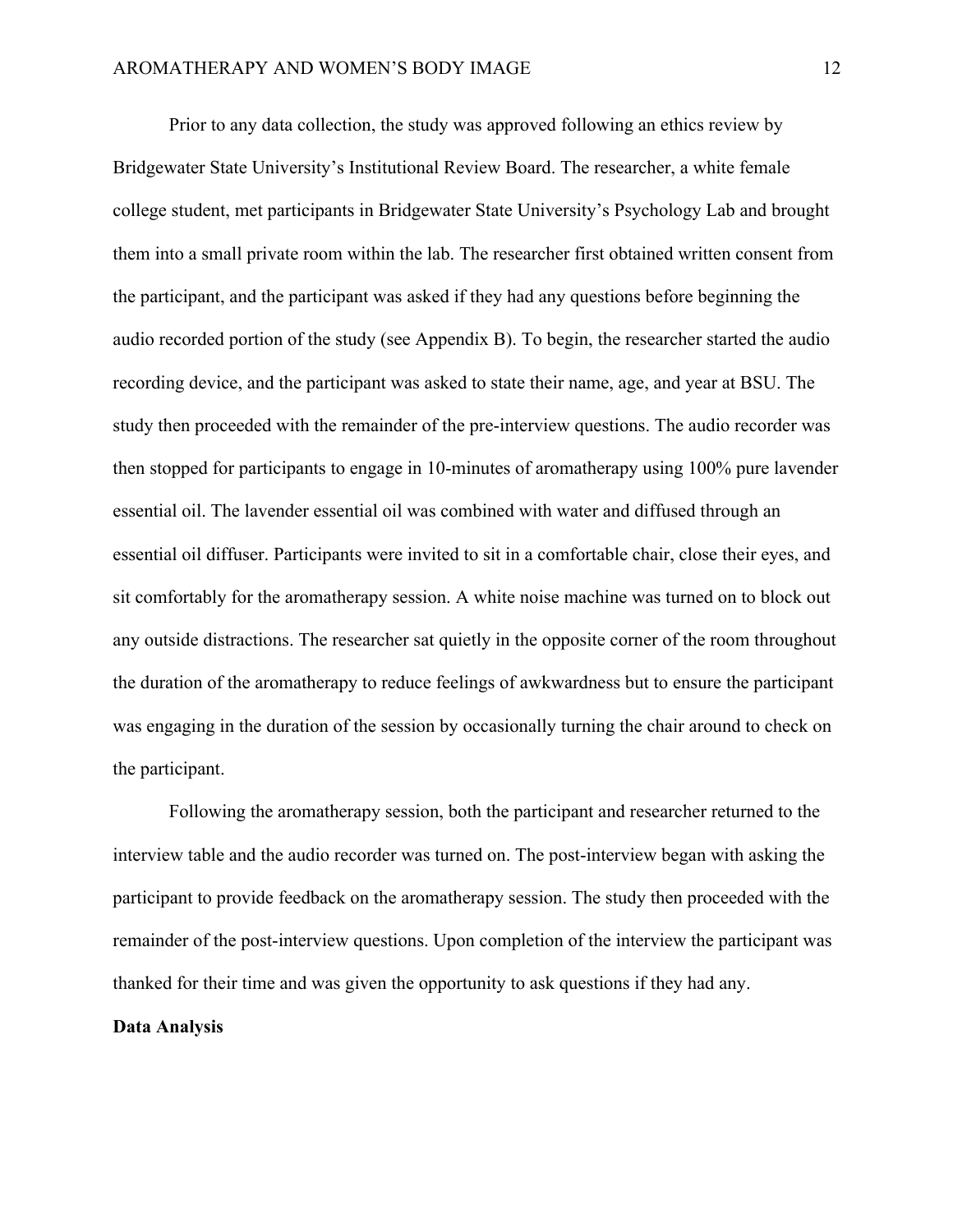All audio-recorded data from interviews was transcribed verbatim. A qualitative content analysis was conducted to analyze positive and negative language in both the pre- and postinterviews. From a theoretical standpoint, qualitative methods, and the interview context in particular, are viewed from a social constructionist standpoint. This means that meaning and reality are understood to be co-created by the researcher and participant within the interview context, and the participants' statements are not to be understood as true or false. Instead, they are expected to be representative of and reflect the participants' experience as they understand it and create it within the interview space (Braun & Clarke, 2006). Data analysis also proceeded from this theoretical perspective.

In order to complete the data analysis phase, the researcher first read through the transcribed documents and developed codes based on the language the participants used. It is important to note here that codes were initially developed with no valiance. For example, the passage, "yeah I just feel like it's something natural that doesn't need to be not talked about. It's just a natural thing that everyone goes through. So, I'm comfortable and there's nothing I avoid," was coded as *comfortable discussing menstruation with others*. The researcher then reread the coded passages and separated them into separate documents based on whether they included positive language from the pre-interview or the post-interview and negative language from the pre-interview or the post-interview. Then, the researcher identified common themes within each of these four categories. For example, a theme that arose was a *lack of menstrual knowledge before menarche leading to continued embarrassment* and this included coded passages such as, "it was a little scary. I didn't really know what to do yet. It was painful. I remember that only because I didn't really know how to deal with having cramps. It was a really bad stomachache," and "the only talk we had was when I went on vacation. […] My mom was like, 'Well, if you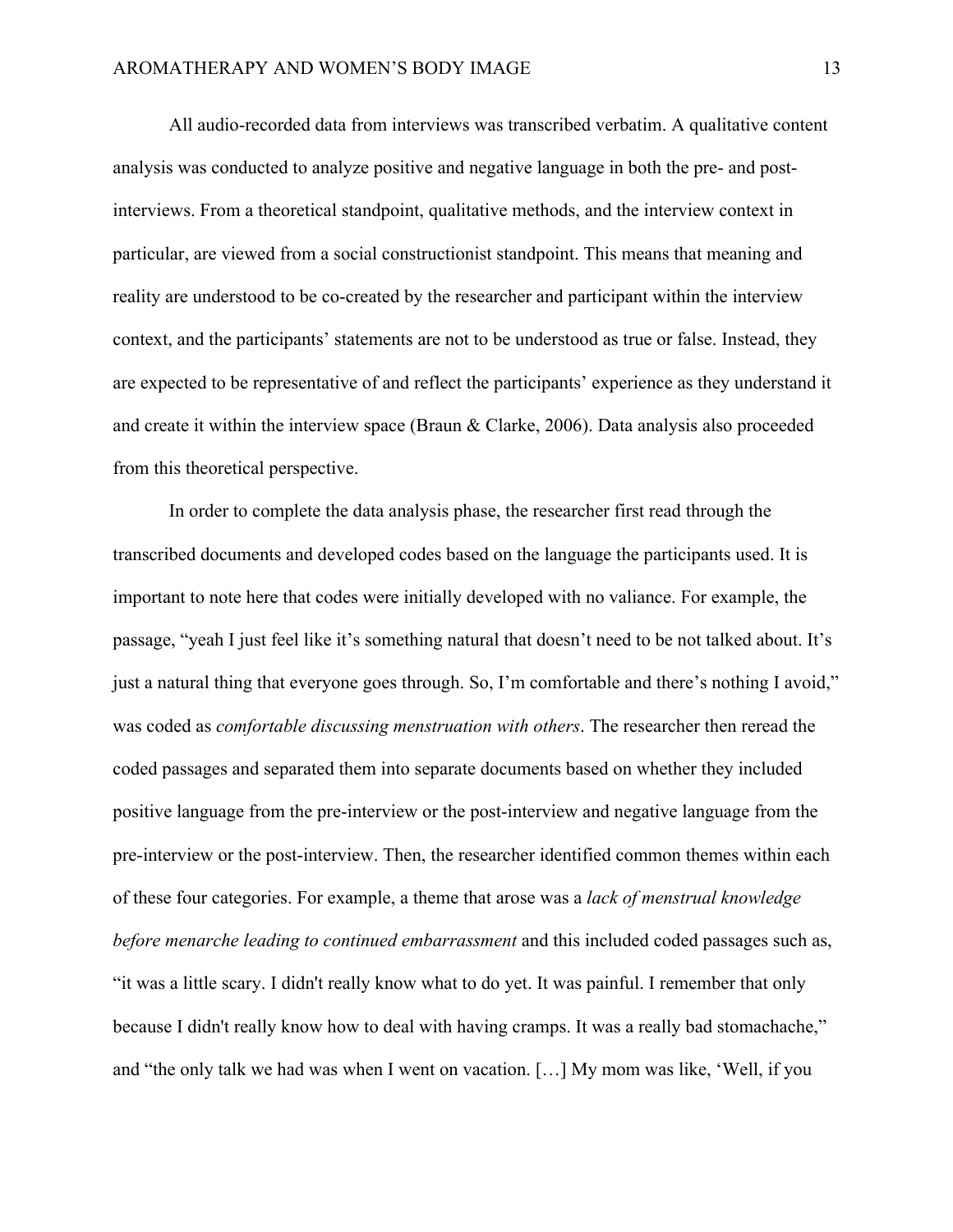want to go swimming, you're going to have to figure out how to put a tampon in' and I was like, 'okay,' and she kind of just handed it to me and was like 'figure it out.'" The researcher then reread each of these four documents and noted infrequent or uncommon themes within each. These were removed from the final analysis. Upon completion of analysis the themes were finalized and described in greater detail and quoted passages were selected to represent these themes. These quoted passages were 'cleaned up' to preserve meaning and delete repetition and distracting words such as "um" and "like." The final themes and supporting quotes are described and presented below.

#### **Results**

Several overall trends in the data were noted during analysis. Participants used more positive language with the interviewer following the aromatherapy session, and they shared more information with the interviewer about their feelings towards their bodies and menstrual cycles as well. It is important to note that given the heavily instilled shame and negativity towards menstruation, neutral language used by participants when discussing menstruation was considered positive language. Participants talked more negatively overall, in both the pre and post interviews, when discussing menstruation in comparison to how they discussed their bodies. These trends will be further explored in the discussion section. It should also be noted that healthy habits were frequently discussed by participants in the pre- and post-interview as something that is important to them, including maintaining good physical and mental health. This theme will not be discussed further as healthy habits are healthy habits regardless, and the aromatherapy was not expected to have an effect on this perception. Furthermore, discussions about them did not change much from the pre- to the post-interview. Results that will be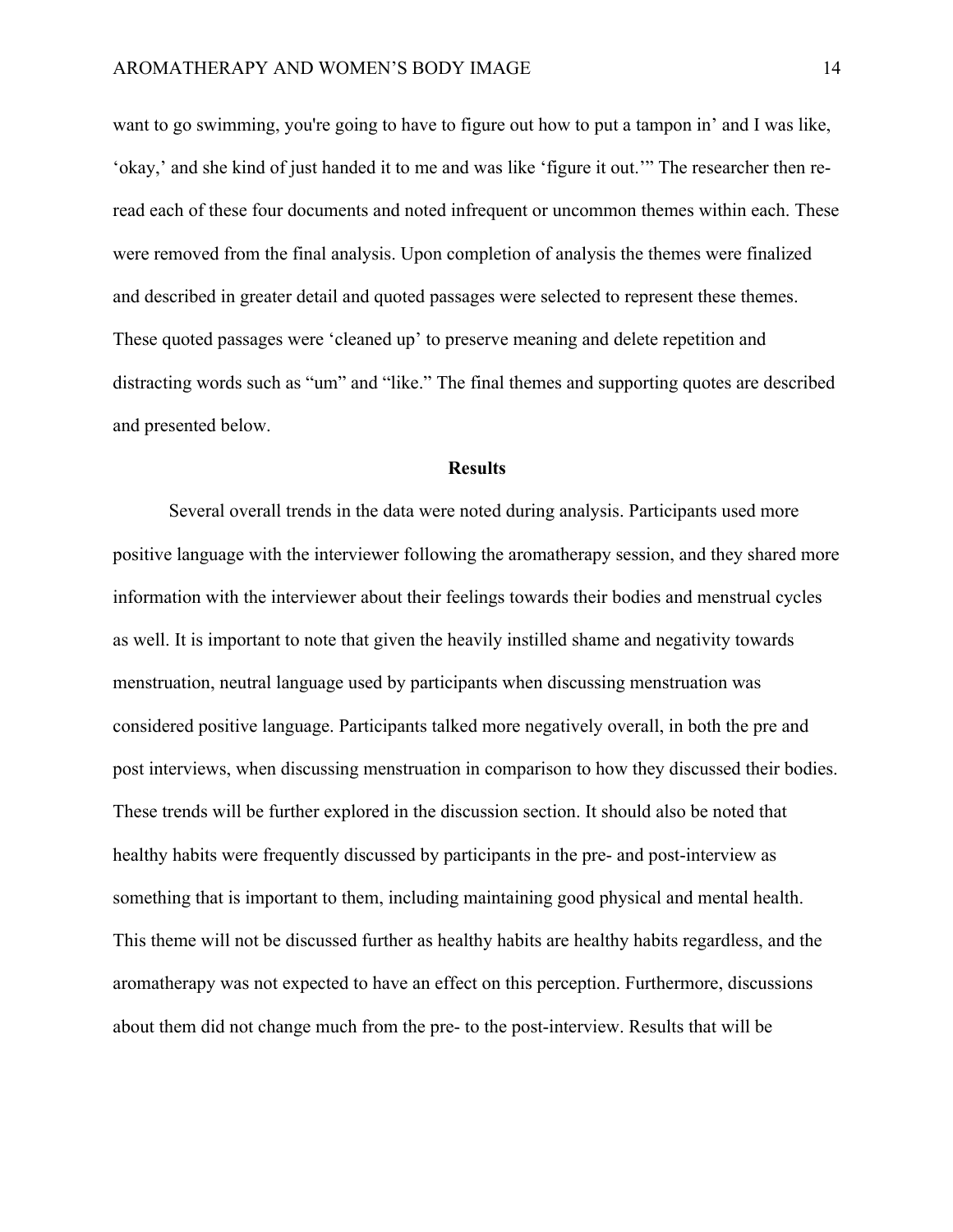discussed below were divided into several themes falling under the categories of pre-interview positive, post-interview positive, pre-interview negative, and post-interview negative.

#### **Pre-Interview Positive**

In the first sub-theme participants discussed being **prepared for and comfortable discussing menstruation with other women.** They felt prepared and knowledgeable from health education in school and prior discussion with other women including mothers, sisters, and peers, who they also reported feeling comfortable talking about menstruation with. For example, when Pocahontas (age 18) got her first menstrual period, she said, "I told my mom when she got home from work, but like, it wasn't really like a huge deal. Like I kind of knew like what to do [...] it was just more kind of like a 'mom, by the way.'" Anna (age 21) remembers her first menstrual period positively, "I was very excited. I was like, 'Yes! This is the first step to becoming woman,'" and she also remembers how comfortable she was talking about it, "I'm comfortable talking about it with any woman basically."

Some participants also noted that they felt comfortable talking with male peers or fathers, but less comfortable with male romantic partners. This included Rapunzel (age 18) who said, "I'm very open about it. Like all of my friends, we all like make jokes about it. We're like, 'oh yeah lady red or the red typhoon,' we just like make jokes about it, and like my boyfriend's fine with it, I just like make jokes and he's like, he just kinda laughs it off too, so he's like whatever." Rapunzel is more ambivalent when discussing menstruation with her boyfriend but approaches it with humor and lightheartedness with her friends.

Some participants were tremendously expressive about this, including Snow White (age 19) who said, "I'll scream and shout to the world that I'm on my period." More often, participants talked about menstruation as if it were not a big deal and thus did not mind talking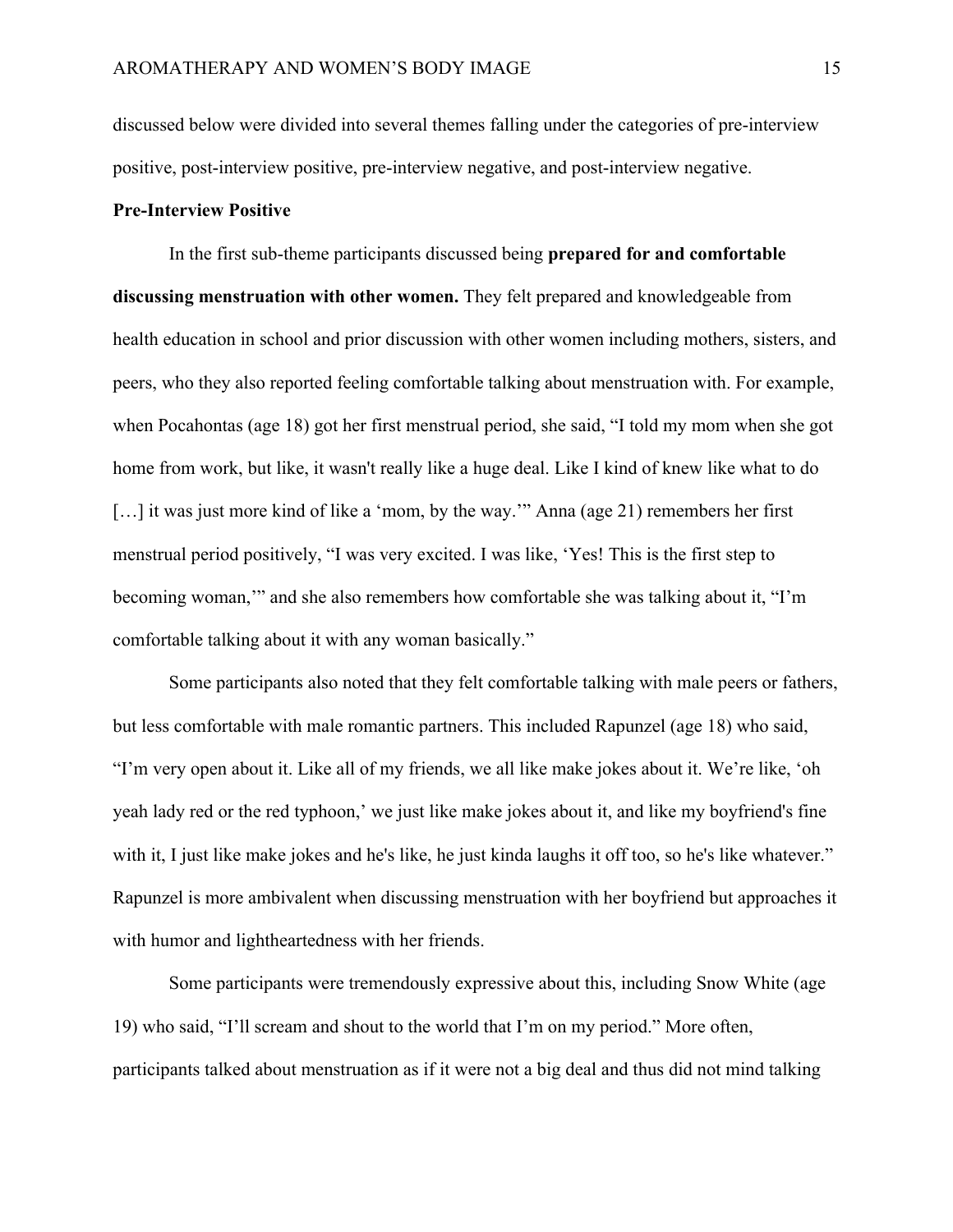about it. For example, Ariel (age 18) said "Yeah I just feel like it's something natural that doesn't need to be not talked about. It's just a natural thing that everyone goes through. So, I'm comfortable and there's nothing I avoid."

In the second sub-theme participants **acknowledged the necessity of a menstrual cycle** and the purpose it serves. Some understood that their menstrual cycles prepare them to carry a child, and they felt positively about this aspect of menstruation. Many participants saw their menstrual cycle as a helpful bodily cleanse or natural process. Other participants did not know exactly why it is necessary but knew it should happen. Tinker Bell (age 18) understood the need for her menstrual cycle while acknowledging that not everyone might feel as positively as she does:

I feel like a lot of women look at it as nasty. Like it's not, it's there for a reason. It's there to cleanse our vaginas from any infection, any bacteria, things like that. […] It makes other people uncomfortable because maybe they just don't like it themselves or they don't know how to talk about it or which way to go about it.

In the last sub-theme participants discussed feeling **positive about their personality, body shape, and facial features** when asked, "what do you like about your body?" Participants often talked about liking their personality traits, such as kindness, happiness, and mental toughness. Although participants were asked about what they like about their body in particular, they often talked about their personality as something they like about their body without being directly prompted. For example, Anna (age 21) said, "I'm very motivated. If I want to get something, I will get it no matter what it takes. I'm like a mentally strong person." Other participants discussed liking their body shape, such as Tinker Bell (age 18), who said, "I like my shape. I feel like once I keep working out, it can be a little bit more defined and toned, but I like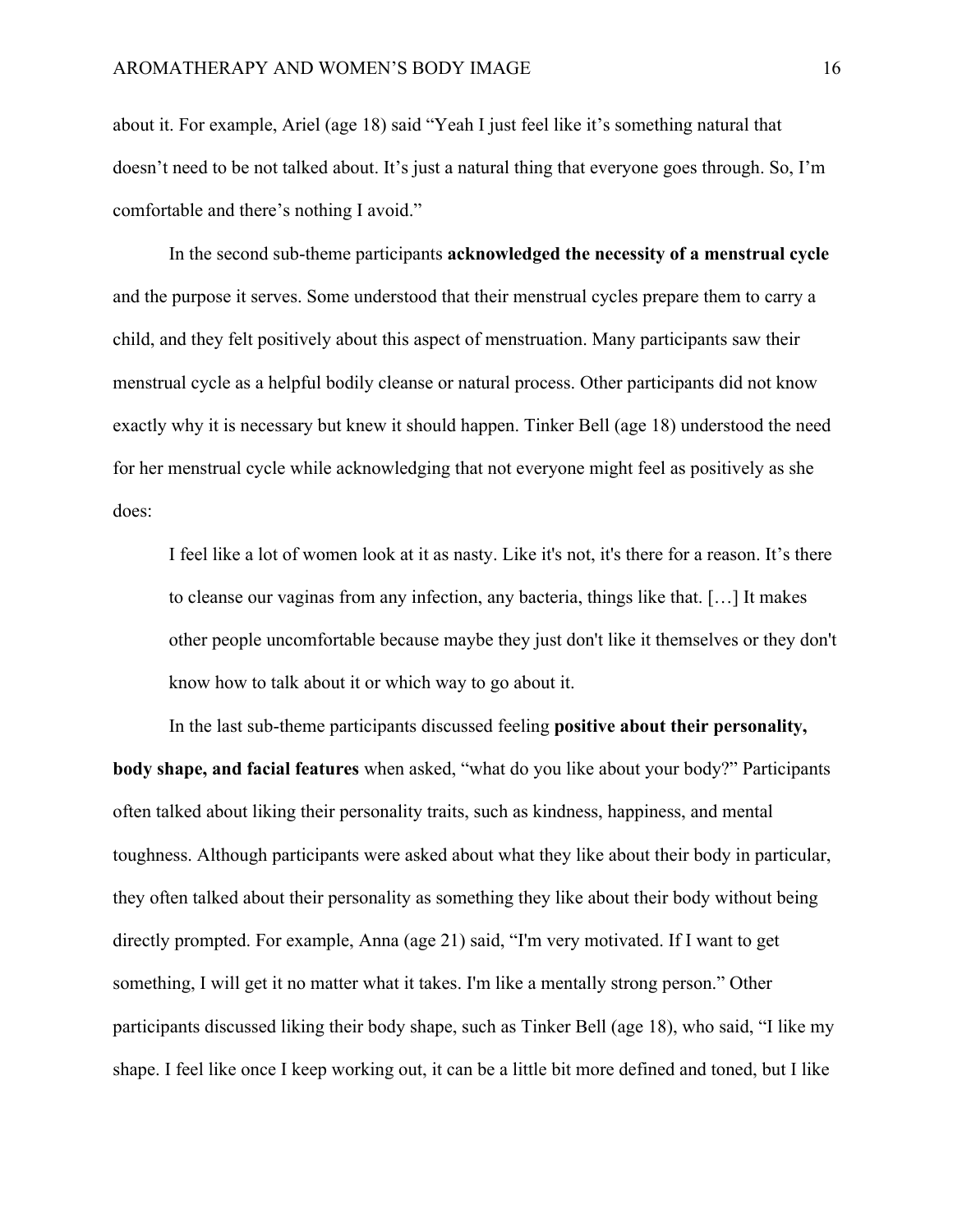my actual shape. I have some fat you know, some struggle places, I feel like we all have some struggle places in ourselves that we don't really like, but I like my actual shape." Participants, such as Tinker Bell, expressed more ambivalence when talking about their bodies in the preinterview, compared to in the post-interview. In the post-interview, participants were more direct and certain when talking about the positive feelings they have concerning their bodies.

#### **Post-Interview Positive**

In the first sub-theme participants showed an **increasingly positive construal of menstruation**. This include participants' own reflection throughout the course of their own development and during the course of the interview itself. From menarche to present day, participants mentioned learning ways to cope with PMS symptoms, including using medication such as Advil and heating pads. They talked about developing more of a sense of appreciation for menstruation in terms of fertility and the overall importance of their menstrual cycle, compared to being embarrassed or disliking their period throughout their teenage years. In the pre-interview, participants only discussed acceptance from others and society while in the postinterview, participants expressed being appreciative of their menstrual cycle.

For example, Jasmine (age 18) initially had a very strong negative reaction to menstruation, even hiding it from her mother, saying: "I remember lying to my mom. I told her a ball hit my vagina really hard." She also talked about avoiding PMS symptoms when she said, "I didn't wanna feel the pain. I fell asleep for long periods of time." However, after completing the aromatherapy session, she noted that she was more comfortable with her menstrual cycle when saying, "when I was like younger, I would be all willy-nilly. The pad wouldn't be on correctly and it was just a mess. But now I know what I'm doing. I do what I have to do to get through the day."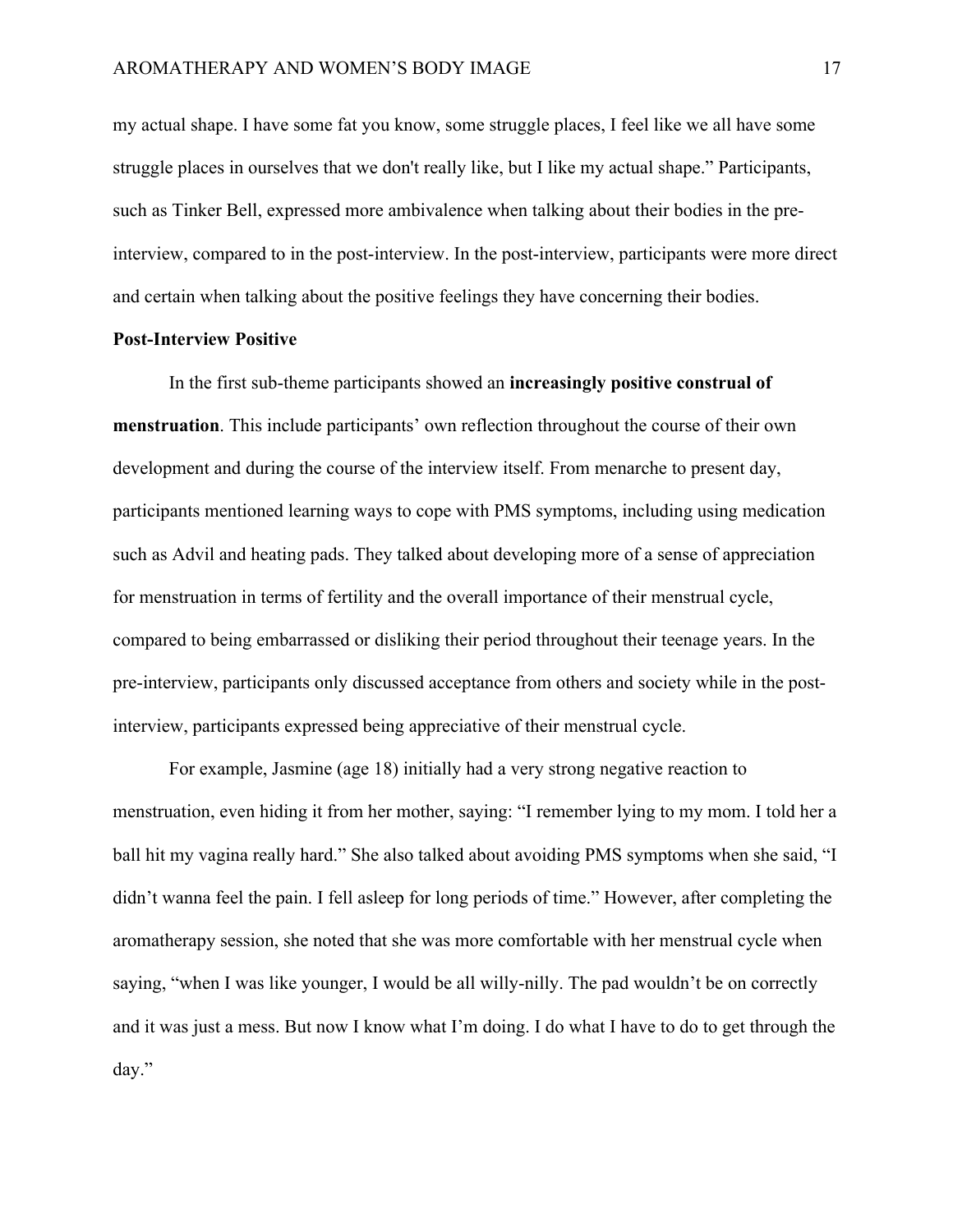In the second sub-theme participants expressed having **support from others**, and specifically they mentioned women being there for each other in regards to menstruation. They viewed menstruation as a sign of womanhood, a way to bond with other women, and something special that women have that men do not. Snow White (age 19) acknowledged this when she said, "I do like how only women get it and only we know how it feels and stuff like that. I think that's a good thing that we can at least have that over anything else." This shows how women came to view menstruation as a special aspect of life that only women can experience, as opposed to viewing it as an inconvenience during the pre-interview.

In the last sub-theme participants mentioned **feeling comfortable in their own skin and having ways of comforting themselves**. These participants expressed an appreciation for their flaws and not having to worry about how their body appears with family, friends, or partners. These participants described this type of experience and used more positive language in their post interviews than they did in the pre-portion. Pocahontas (age 18) comforted herself and expressed comfort in her own body: "I'm trying to just try and remind myself that I like my body and it is just as good as anybody else's." She, along with several other participants, even reported surrounding herself with people who make her feel happy and comfortable: "I choose my friends based off of how they act towards me. I've had like friends in the past who like tear me down just as much as like I would tend to tear myself down. So now I choose to surround myself with people that aren't doing that."

#### **Pre-Interview Negative**

In the first sub-theme participants portrayed a **lack of menstrual knowledge before menarche leading to continued embarrassment**. Tinker Bell (age 18) was completely unfamiliar with what was happening when she got her first menstrual period. She said, "I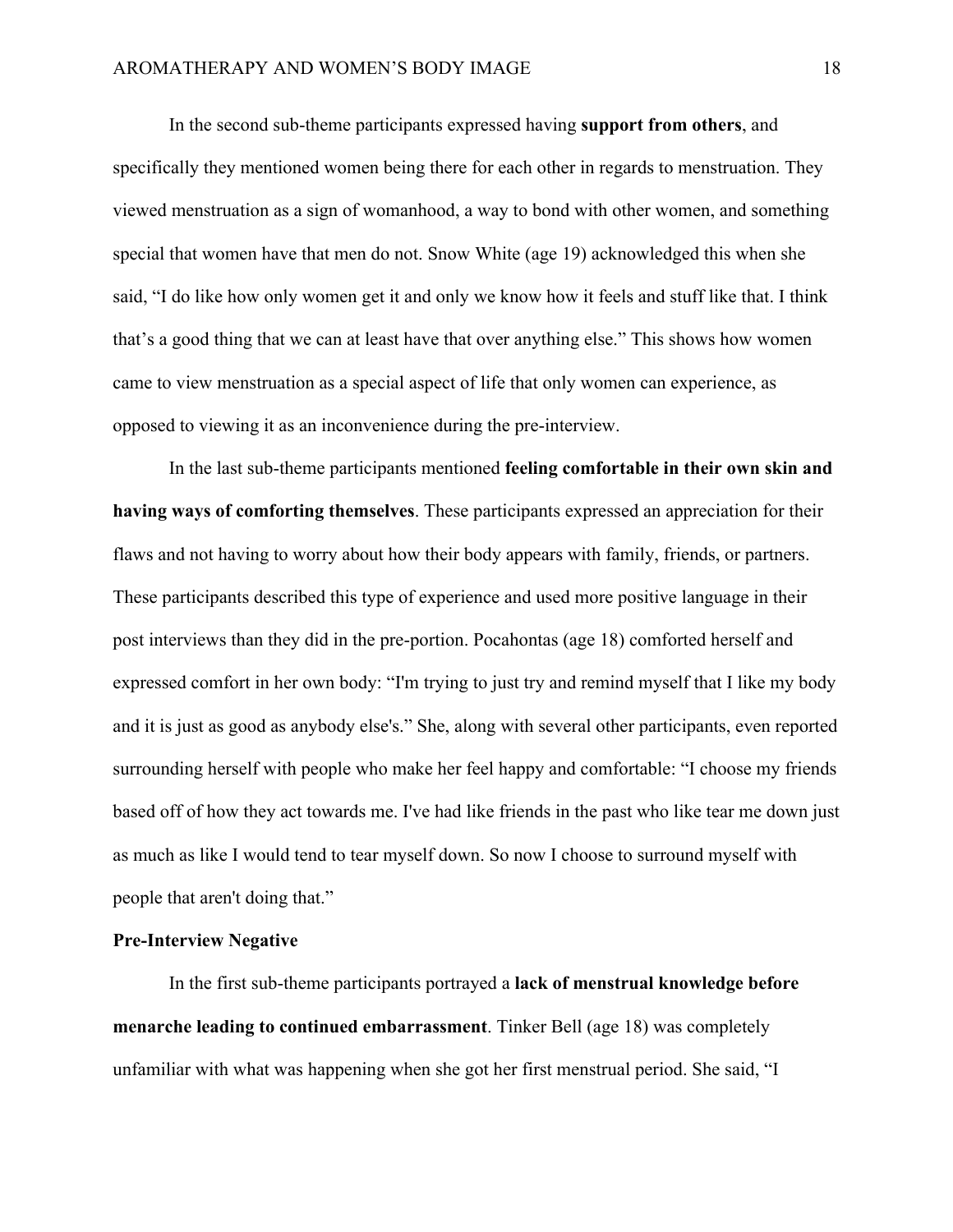screamed, I was like, 'Ma! Something's wrong! I'm bleeding I'm not supposed to be bleeding!" This led to continued embarrassment throughout her childhood and teenage years causing her, and other participants, to feel the need to hide their menstrual status. Tinker Bell continued and said, "because you know how period menstrual blood has a scent to it? So, I feel like everybody can smell me. I feel like everybody can see my pad through my pants. I feel like everybody knows." Similarly, Ariel (age 18), said "I just feel like you always had to hide it like a big secret. When you had to go during class, you'd have to hide something and bring it to the bathroom. So, it was always a big deal. I would stick it in my boob. That was my thing."

Other participants accredited their lack of menstrual knowledge to not discussing menstruation openly since it is a "women's problem." This was viewed as being unfair and frustrating by participants. Belle (age 18) demonstrated her view by acknowledging that she had little knowledge before beginning to menstruate, "it was a little scary. I didn't really know what to do yet. It was painful. I remember that only because I didn't really know how to deal with having cramps. It was a really bad stomachache." This was perceived to be an unfair burden caused by feeling unsupported by others.

Participants also talked more explicitly about having a lack of support upon menarche. These participants discussed not having a female or mother figure to go to. When Pocahontas (age 18) discussed her early experiences of menarche with her mother she mentioned, "the only talk we had was when I went on vacation. […] My mom was like, 'Well, if you want to go swimming, you're going to have to figure out how to put a tampon in' and I was like, 'okay,' and she kind of just handed it to me and was like 'figure it out.'" In contrast with this experience, women talked after the aromatherapy about having support from other women, as noted above.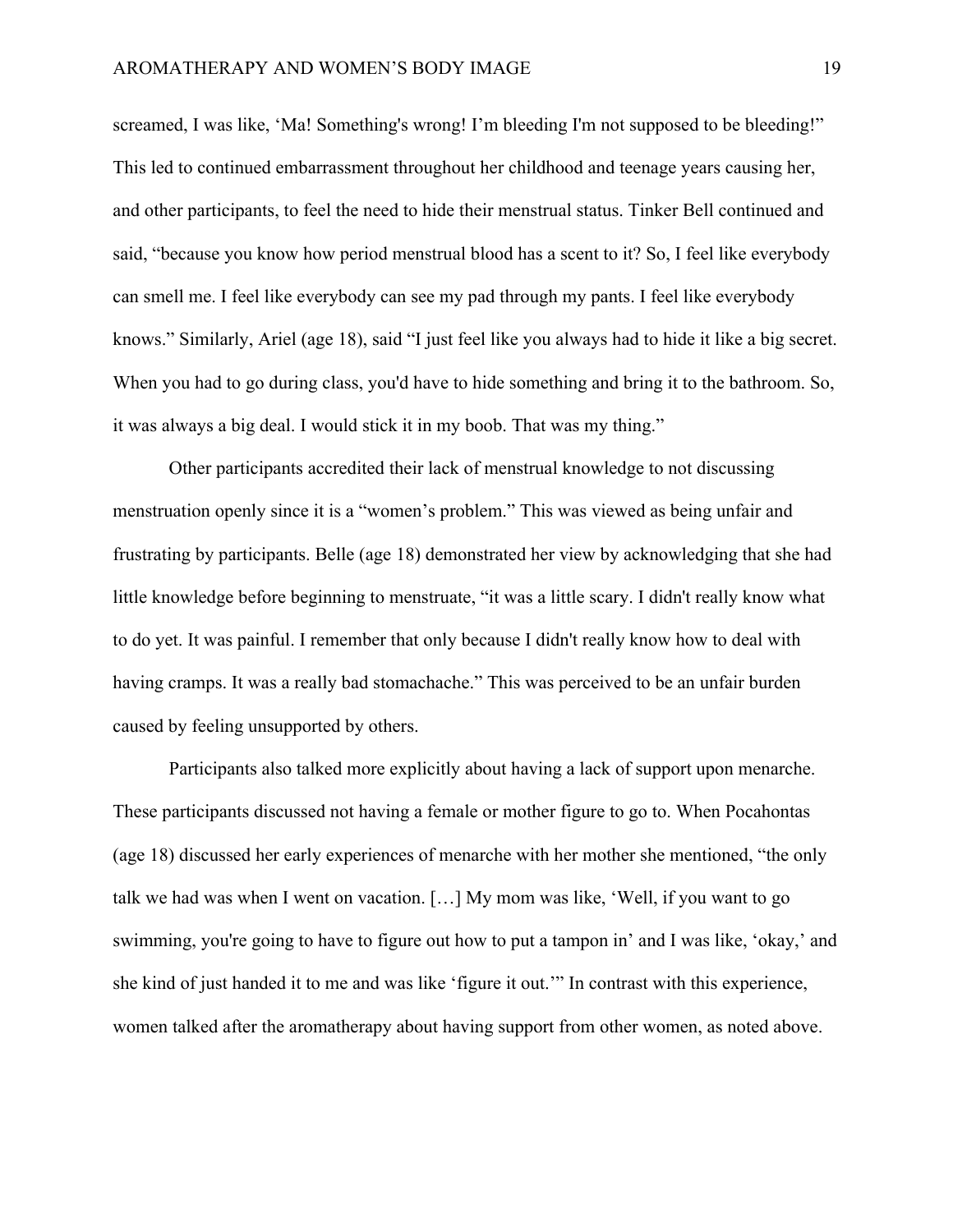In the second sub-theme participants discussed their **negative menstrual expectations and inconveniences due to PMS symptoms**. Participants shared their experiences with PMS symptoms throughout their teenage years and in present day. Due to difficult PMS symptoms, participants held negative menstrual expectations before and during menstruation. PMS symptoms were also discussed as an inconvenience that interferes with daily routine activities. For example, Belle (age 18), said "I definitely feel extra bloated on my period and I feel sick physically. So, kind of just whenever I'm on my period, I feel not myself. I feel not healthy, not energized." Similarly, Rapunzel (age 18) mentioned how her PMS symptoms interfere with her daily routine activities when she said:

When I'm on my period I feel gross. I always go to the gym to keep up with like my health and all of that. I feel like when I'm on my period I can't cause I just feel gross. I don't have like the motivation to go. I feel like I just wanna sleep. […] I think it's just all of the negative symptoms that come along with having your period. It's like what makes you say you don't want to have your period. Like you don't want to go through feeling like crap.

Participants also talked about how menstruation made them feel negatively towards their bodies. For example, Anna (age 21) said, "I feel like when I get my period, I get these glasses where I see myself differently because when I get my period I get really bloated. And my head just hurts, and I feel like my brain is giving me a twisted image of how I see myself." The way participants talked about their menstrual periods and PMS symptoms was more negative in the pre-interview, but still somewhat negative in the post-interview, as will be described.

In the third sub-theme participants communicated in a way that suggested they have a **negative body image**. Negative body image was influenced by negative perceptions of their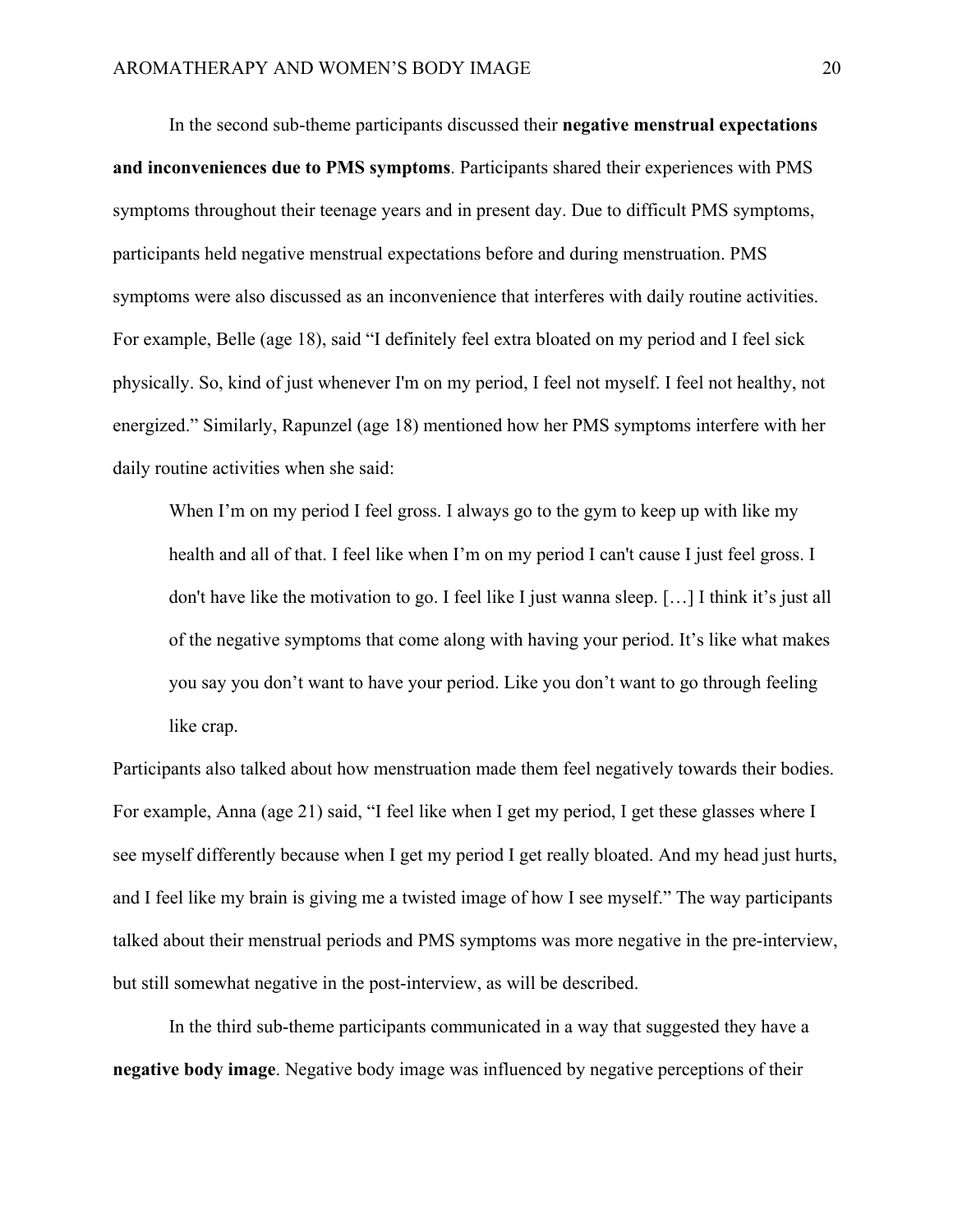body weight or height, self-comparison, and the emphasis that is placed on society's idea of the 'ideal body image.' This ideal body image was described by Rapunzel (age 19) when she said, "there's the image of what the perfect woman looks like. You have to be like skinny, be tall, and like, 'oh, blondes are prettier.' So, a lot of the time you feel like you need to make yourself look better for certain people." Similarly, Tinker Bell (age 18) mentioned this ideal body image and talked about how it negatively influences her body image when she said:

Society has this standard of what a woman should look like. So sometimes I do look at myself in the mirror and I'm like, 'maybe you could lose a couple pounds. I feel like you're getting a little bit overweight.' […] I'm looking at all these different people and I'm like, you know, maybe that's what I'm supposed to be looking like.

In the pre-interview, participants linked their negative body image directly to society. In the postinterview, participants linked their negative body image to social media and the influence that the media plays on body image. Furthermore, participants had a larger focus on negative aspects of their body image such as body weight and self-judgement in the pre-interview.

In the last sub-theme participants discussed their concern for **how others perceive their body and health habits**. Participants cared about how their body was perceived by strangers, family, friends, and significant others. They continually focused on how their body shape, facial features, and overall appearance looked to the individuals around them. Participants also placed an emphasis on social comparison. Elsa (age 19) expressed caring about how others perceived her body and compared her body size to others when she said:

My old school was a really big fashion industry and I noticed just based off of whoever was a fashion major they seem to be very skinny. It would make me feel a little like, oh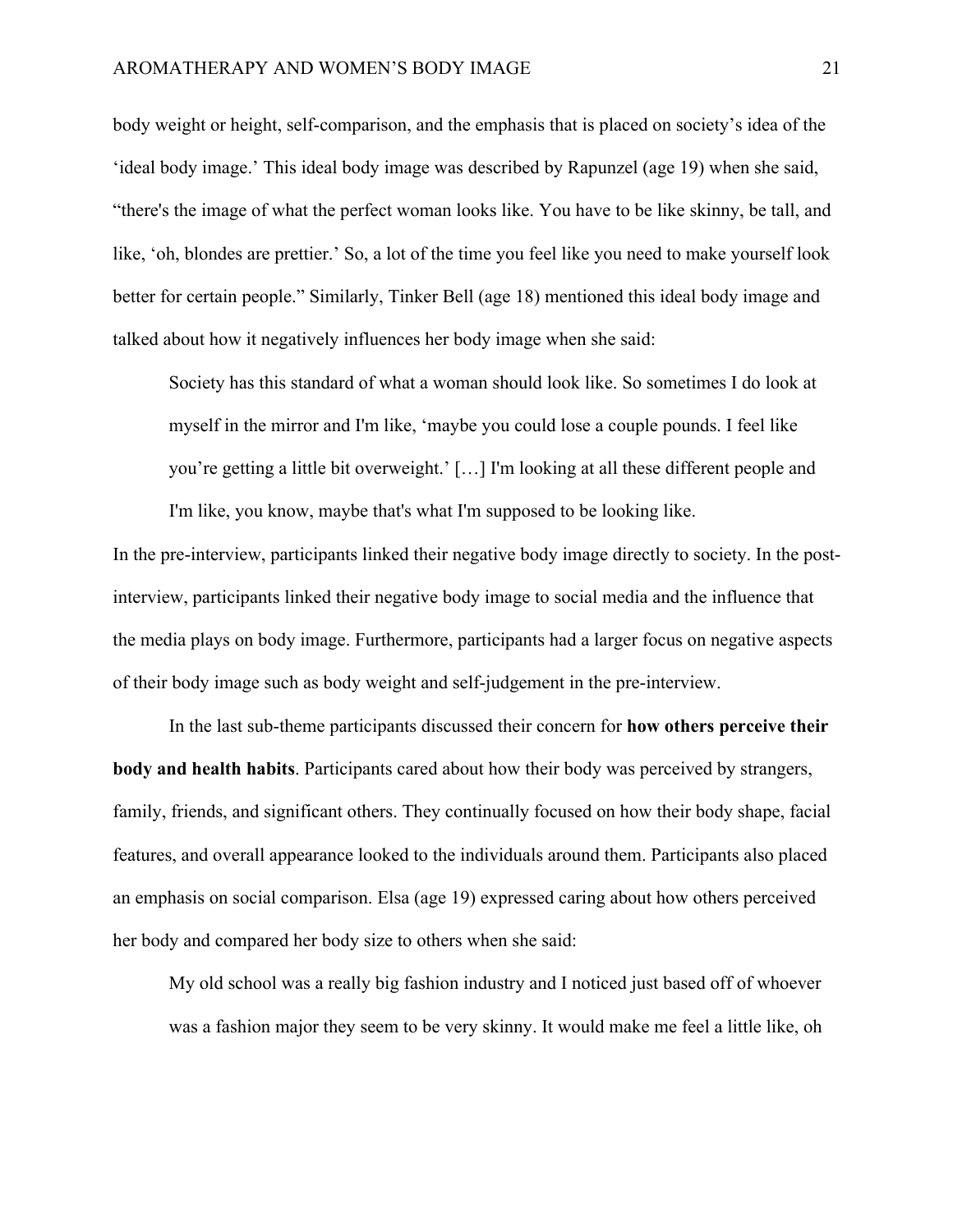goodness, I know I'm not big but they're like all twigs here. I would get a little self-

conscious there at least. Being like, friends with like, the skinniest people on earth. Similarly, Rapunzel (age 18) cared about how others perceived her body from a young age. She said, "In the dance room you have a mirror in front so you can see your body compared to everyone else and it was very much being compared to everyone else. When costumes came everyone else had a small costume and I knew I had a medium so the labels on the costumes made you feel worse about yourself if it was a bigger size." Elsa and Rapunzel portrayed that caring about other individuals' perceptions of one's own body also comes with social comparison, a recurring sub-theme in the pre-interview.

#### **Post-Interview Negative**

In the first sub-theme participants showed a **negative self-image due to the influence of various forms of media**. Participants linked many aspects of their negative self-image to social media (Instagram and Facebook), and to mass media (current pop culture), which lead them to have concerns about being judged by others for their body appearance and weight. Participants attributed their negative body image to this influence in addition to comparing themselves to others in the media. Rapunzel (age 18) acknowledged this when she said, "there's definitely social media and you see what is known as the perfect figure and everyone sees it and strives for it. That kind of influences how I think about my body in a way. […] Its changed, but it's very much like oh you need to be like skinny, you need to be blonde." Similarly, Tinker Bell (age 18) said:

I feel like nowadays social media has a big influence on, not just me, like how all women look at their bodies. And big brands, you know, like models and stuff like that. You really see more curvier models. You really see curvier people as the face of different things and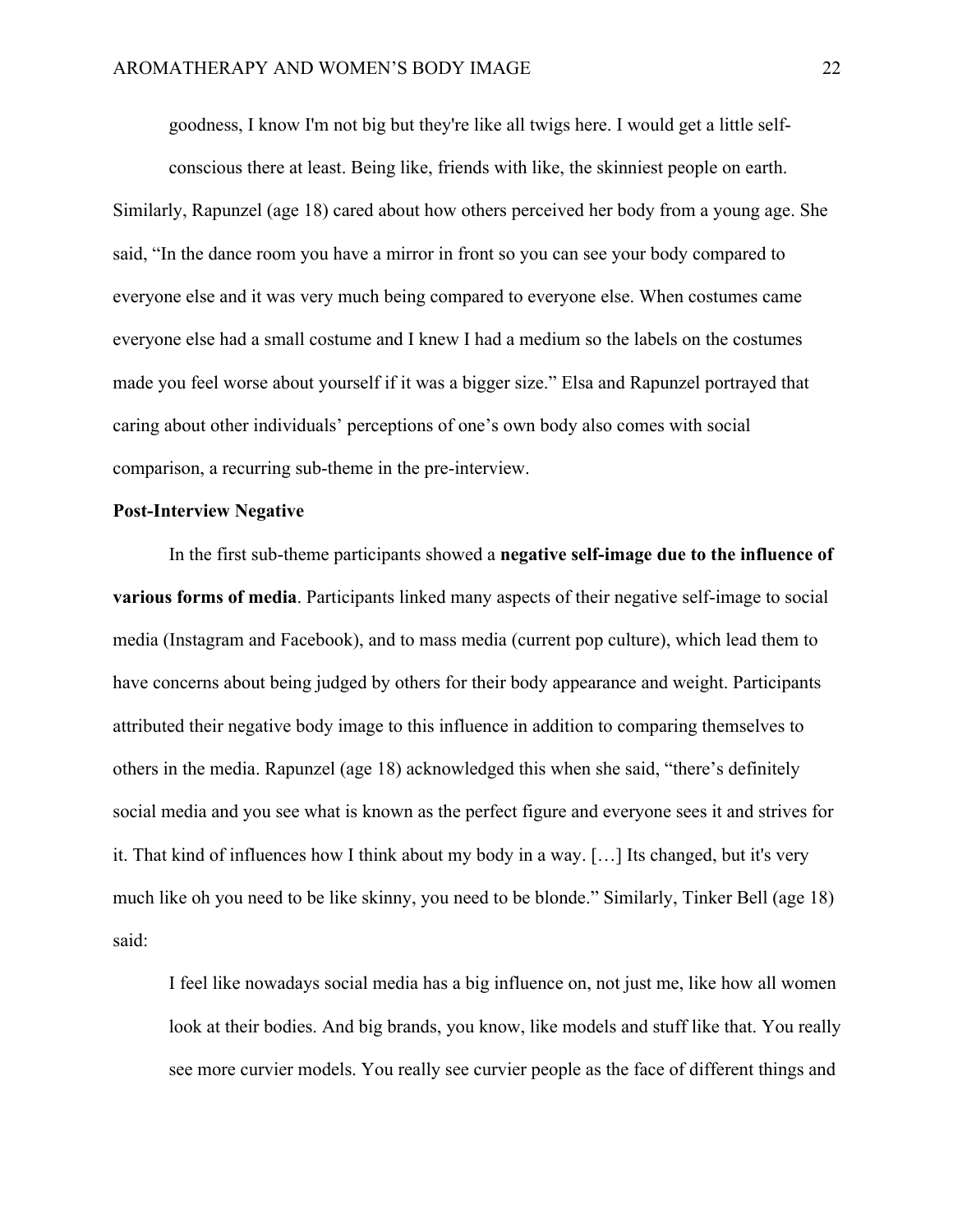on different platforms and stuff, but I feel like it's rare for me to see more curvier girl or when I do see it their version of curvy isn't somebody that looks overweight, you know? and I don't like that.

In the second sub-theme participants mentioned **negative PMS symptoms interfering with body image and motivation**. Similar to the pre-interview, participants reported that PMS symptoms interfered with how they view their bodies and also increased body shame. Menstruation, and PMS symptoms specifically, were talked about as decreasing participants' motivation to complete daily activities. For example, Belle (age 18) said, "on the day I get my period I won't feel good enough to go to school or work because the first days always the worst day for me. So, I'll feel like I can't even like move. My stomach hurts really bad."

Relatedly, participants talked about PMS symptoms negatively affecting their emotions and mental health. Participants described more heightened and negative emotions while menstruating, including Anna (age 21) who said, "it makes me more emotional because I bottle up my feelings and my emotions. I feel like my period is sort of a kick in the butt. […] It's sort of like it forces me to sort of release, like emotionally too. So, I hate that it makes me do that." Although PMS symptoms were talked about negatively in the pre- and post-interview, there was a slight decline in negativity in the post-interview. For example, as mentioned previously in the pre-interview, Tinker Bell (age 18) had a strong response to her period when she said, "I screamed, I was like, 'Ma! Something's wrong! I'm bleeding I'm not supposed to be bleeding!" Compared to the language Anna used in the post-interview mentioned earlier in the paragraph, language used in the pre-interview was clearly negative and more intense.

In the last sub-theme participants discussed what they perceived to be a **negative gender divide** that menstruation creates. Participants talked about wishing men could also menstruate to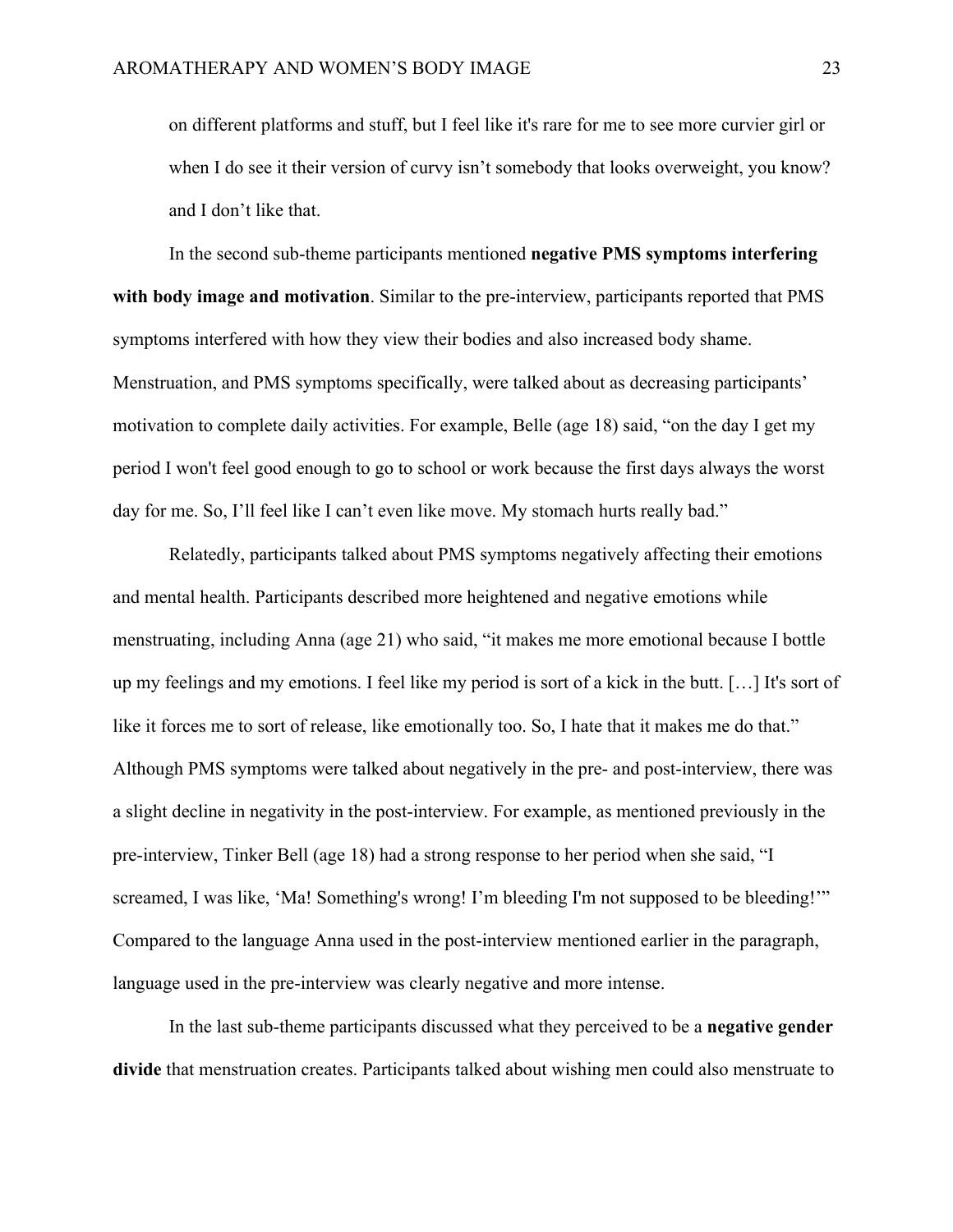see what it is like and how men would not be not be able to cope with menstruation the way women do, which was viewed as unfair by participants. Ariel (age 18) described this when she said, "it kind of stinks. Just because all women have to go through that. But if you're a man, you don't have to go through that. So, in a way, being a woman kinda stinks as far as that." Pocahontas (age 18) discussed this as something women can overcome but said, "guys could definitely not do the same."

Other participants talked more strongly on the theme of the gender divide menstruation creates. Jasmine (age 18) displayed this when she said, "it just makes me wonder why like men can't have a period too because it's painful and they'll never understand the pain. […] Men just have it easier. You don't have to push a baby out of your penis and there's no blood coming out of your penis." The negative gender divide that menstruation creates lead to more overall negative attitudes towards menstruation in participants. Conversation concerning the gender divide that menstruation constructs is thought-provoking, as participants also noted their menstrual cycles as something special that all women share as a positive theme.

In addition, it should be noted that the negative themes in the post interview were based more on external influences, such as a problem within society, whereas the negative themes in the pre-interview were highly focused on the participants internalizations, such as self-judgement and shame. This suggests that the discussion of these judgmental and shameful feelings might have been decreased with the help of the aromatherapy session.

As can be seen from the results, participants talked more positively with the interviewer following the aromatherapy session. Although negativity was present in the post-interview following the aromatherapy session, negative themes were discussed with stronger negative language in the pre-interview. Participants provided the interviewer with more information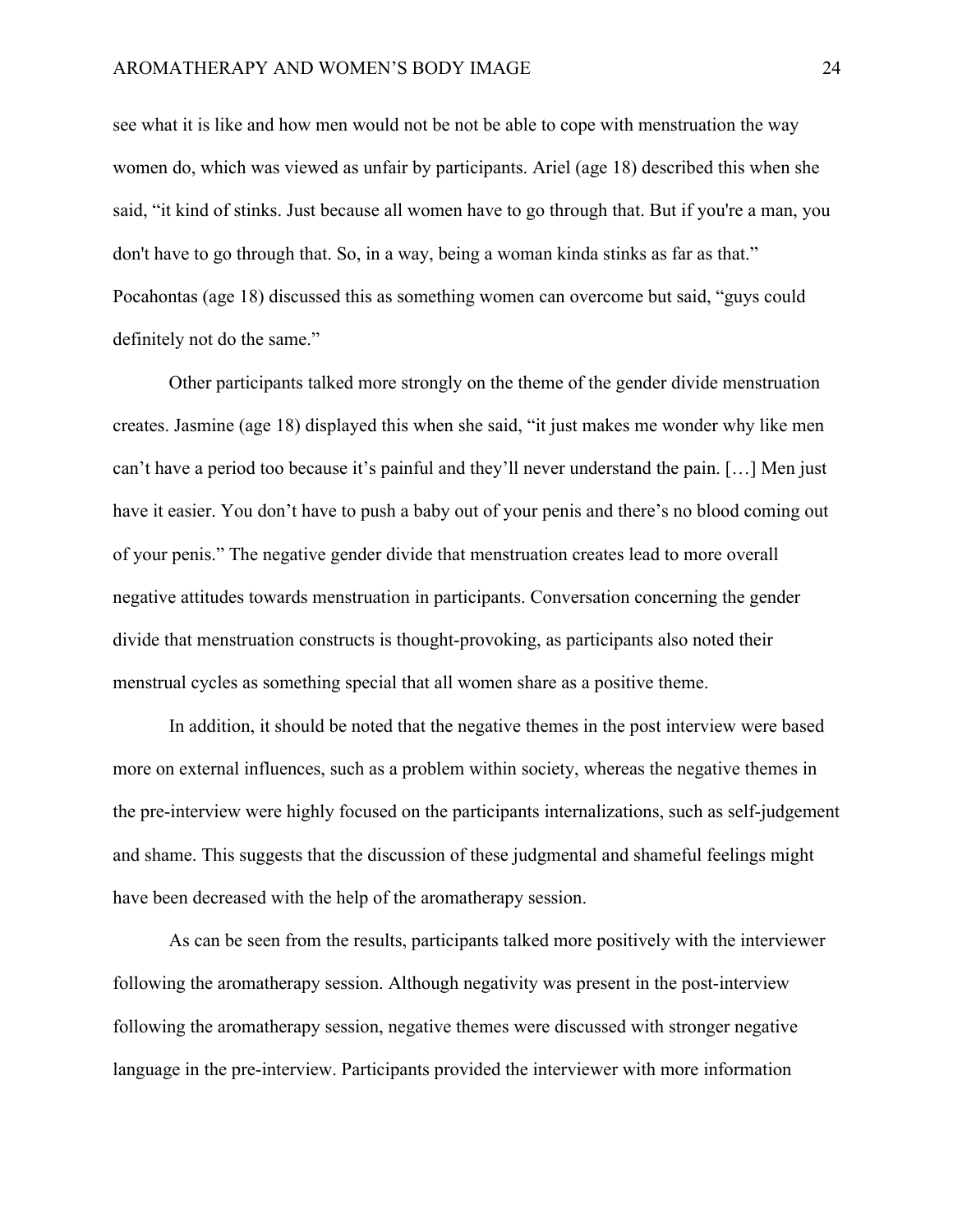regarding their body and menstrual cycle in the post-interview, perhaps due to feeling more comfortable sharing with the interviewer after building rapport as well as the aromatherapy session. Although it was sporadically talked about positively by participants, the menstrual cycle was discussed more negatively than the body throughout both the pre- and post-interview.

#### **Discussion**

The present study was aimed at investigating the effect aromatherapy has on a woman's perception of her body and menstrual cycle. Participants engaged in an interview with questions pertaining to their bodies and menstrual cycles before a 10-minute aromatherapy session using the essential oil lavender. Participants then engaged in a follow-up interview after the aromatherapy session where they were asked questions similar to those in the interview before the aromatherapy. The researcher coded the interview transcripts to find overall positive and negative themes in the pre- and post-interviews in order to provide a richer description of how women talk about their bodies and menstrual cycles before and after an aromatherapy session. It was hypothesized that participants would experience immediate de-stressing and calming effects as a result of the aromatherapy session and therefore talk more positively about their bodies and menstrual cycles in the post-interview following the aromatherapy session. Overall, the researcher's hypothesis was supported, and women did talk about their bodies and menstrual cycles in a more positive manner following the aromatherapy session.

After transcribing and coding all thirteen interviews, the researcher found that participants talked more positively with the interviewer following the 10-minute aromatherapy session. Participants also shared more information with the interviewer about their feelings towards their bodies and menstrual cycles in the post-interview compared to the pre-interview. These findings support the researcher's hypothesis that women would use more positive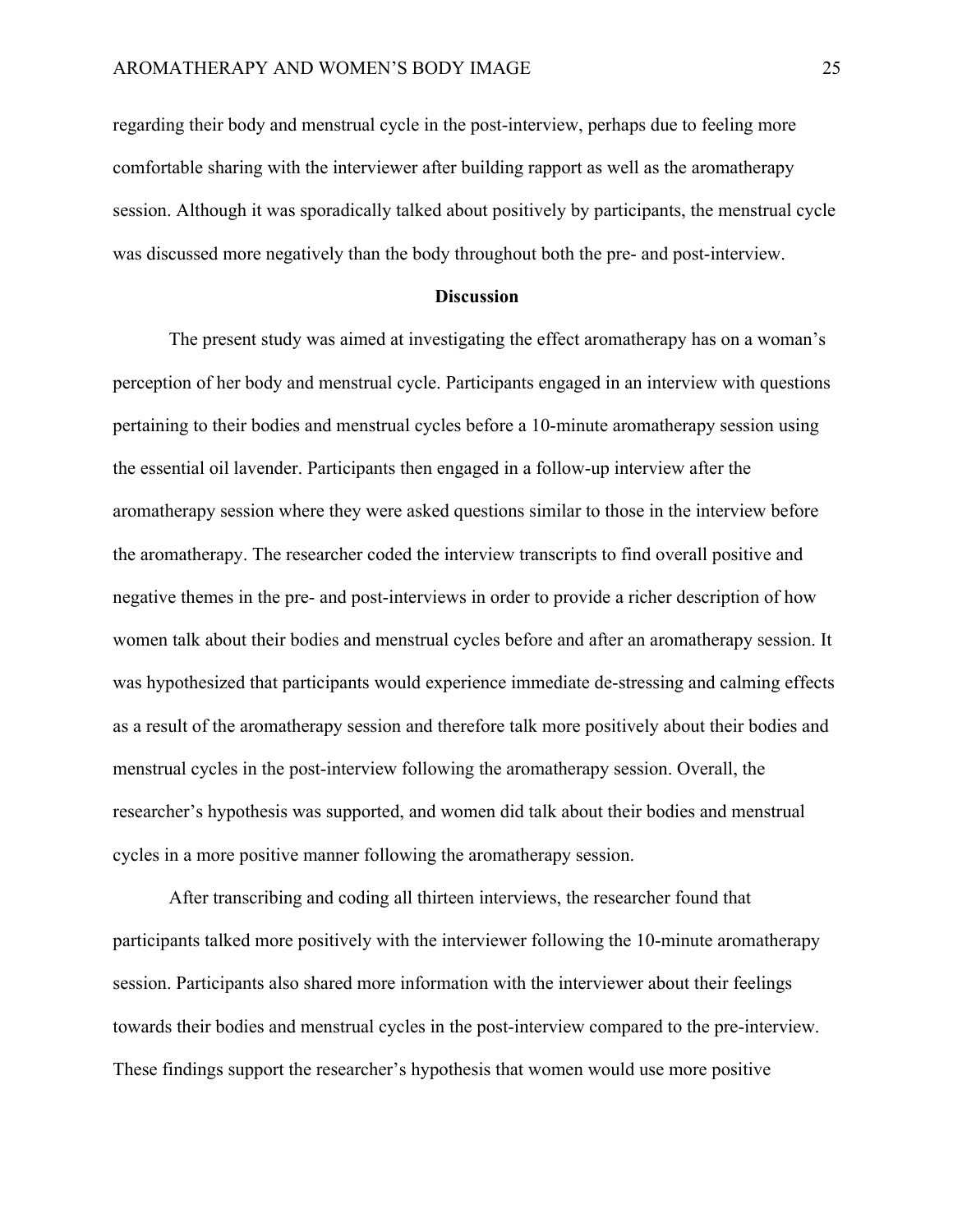language when talking about their bodies and menstrual cycles after the aromatherapy session due to the calming and relaxing effects of lavender essential oil. These findings support the previous research that investigated the positive effects aromatherapy has on stress and relaxation (Chien et al., 2012). It is not known for sure that it was the aromatherapy that influenced participants to use more positive language in the post-interview because the researcher did not ask this explicitly. Due to previous research showing that aromatherapy can produce stressreducing effects, which can possibly reduce negative thoughts and language, it can be inferred that the aromatherapy influenced participants' increased use of positive language.

Positive language used by participants was present in both the pre- and post- interviews but was more prevalent in the post-interviews. The positive themes that were identified revealed that young women care about feeling comfortable and happy in their bodies and appreciate menstruation and any support from others regarding their own menstrual cycle. Participants talked more positively about their body and menstrual cycle in the post-interview, whereas they talked a lot about disliking their body shape and appearance in the pre-interview. The change from negative to positive language in the pre- to post-interview increased more when discussing the body compared to the menstrual cycle, but there were still evident positive changes when discussing menstruation. A few participants talked about receiving support from others and mentioned women being there for each other in regards to menstruation which contradicts previous research which was not discussed as much in the pre-interview. Participants also acknowledged the necessity of the menstrual cycle which shaped a sense of appreciation. Most previous research on this topic says that menstruating young girls and women often have no support from others, even from other women (Lee, 2009). In the current study, participants mentioned feeling comfortable talking to other women about menstruation and most participants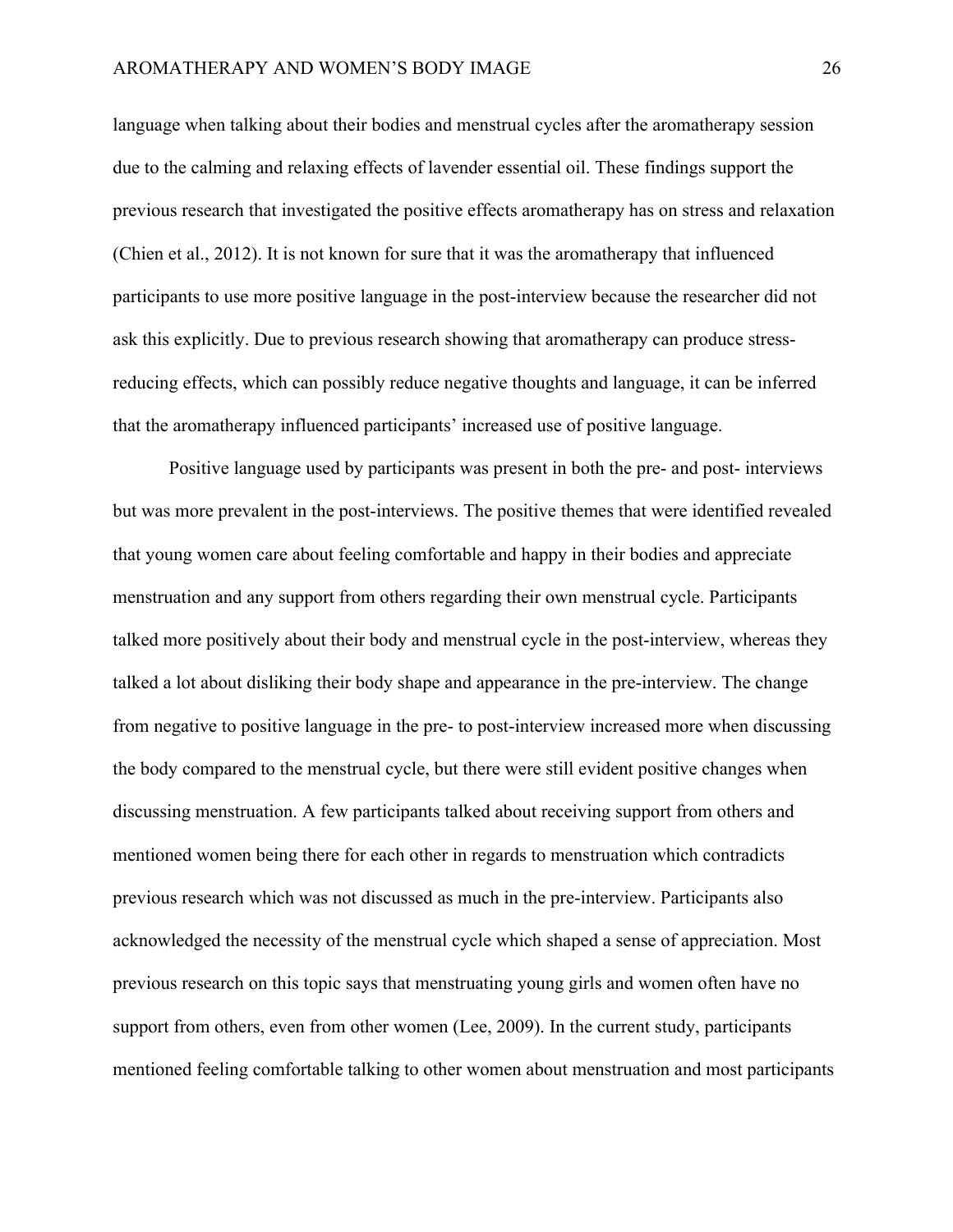talked about having another female figure to go to when needing support. While there was this one significant contradiction to previous research, most of the current study's findings support previous research.

Negative language was present in both the pre- and post-interviews but was more prevalent in the pre-interviews. Themes such as a lack of menstrual knowledge before menarche leading to continued embarrassment, a negative body image, caring how others perceive body and health habits, and negative menstrual expectations and inconveniences due to PMS symptoms were all present in the pre-interview, but were considerably reduced in the postinterview. Negative themes still present in the post-interview included negative self-image due to social media, negative PMS symptoms interfering with body image and motivation, and a negative gender divide. It should be noted that the negative themes present in the post-interview were much less frequent than the negative themes present in the pre-interview. Thus, these findings support the research that shows young women still hold negative feelings towards their bodies and college-aged women are extremely susceptible to feelings of body shame (Chrisler et al., 2015; McKinley & Hyde, 1996; Schooler et al., 2005). Multiple participants linked their feelings of body shame to distorted eating habits. Indeed, as we saw in the pre-interviews, multiple participants associated their feelings of body shame with eating. Also, the current research aligns with past research that has reported lower self-esteem in women who adopt feelings of body shame (McKinley & Hyde, 1996).

The current study's findings support the research that says women are taught to hide their menstrual cycles and avoid conversations about menstruation (Buckley & Gottlieb, 1988; Kissling, 1996). Participants frequently used negative language when they talked about feeling the need to hide feminine products around others and not engaging in conversations about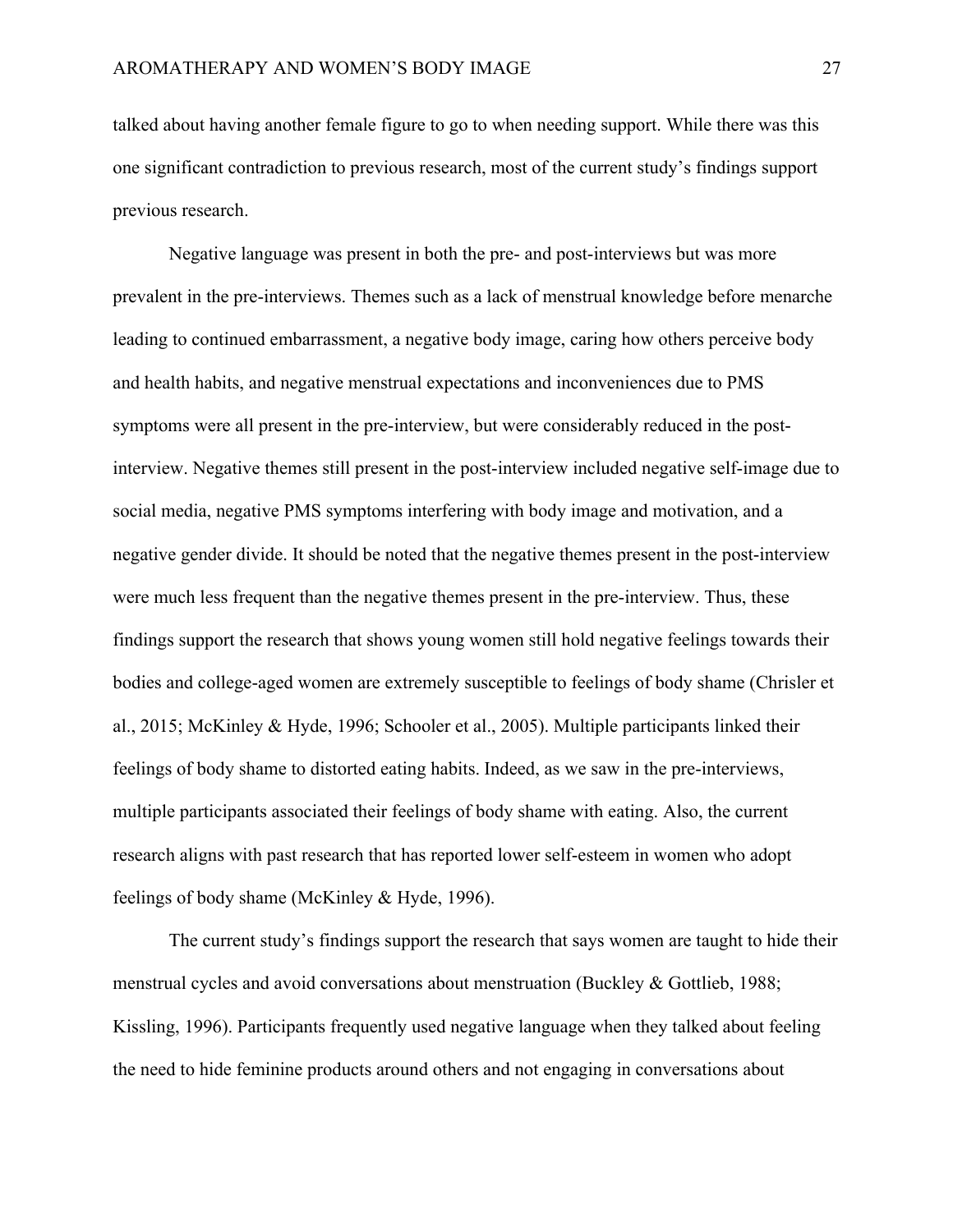menstruation unless it is brought up by someone else. In the pre-interviews, participants also talked about learning about menstruation through health classes and pamphlets as opposed to learning from another adult figure. Some also indicated that they had limited or no knowledge of menstruation upon menarche, which is also a prevalent finding in previous research (Johnston-Robledo & Chrisler, 2011; Kissling, 1996; Lee, 2008).

Overall, it was also found that participants talked more negatively when discussing menstruation in comparison to how they discussed their bodies. Although positive changes were seen in the post-interview when talking about both the body and the menstrual cycle, fewer positive changes were found when participants talked about their menstrual cycles compared to the body. This could possibly indicate that menstrual shame is still prevalent, and that aromatherapy might not be able to target such deeply instilled shame. However, it can make participants feel better about something like their bodies, which may not be perceived as so shameful by society, and indeed is the target of much more open and positive discourse. Although participants continued to talk negatively about their menstrual cycles, negative statements about menstruation in the post-interview were frequently followed by participants using positive language to acknowledge the need or importance of the menstrual cycle. While much of the language and experiences regarding menstruation was labeled as negative by the researcher, an aromatherapy session will not change past experiences such as those with prior PMS symptoms, but the aromatherapy session did impact how participants talked about their past negative experiences.

### **Limitations**

As in all studies, the results of the current study need to be considered in the context of multiple potential limitations. First, all thirteen participants for this study were college-aged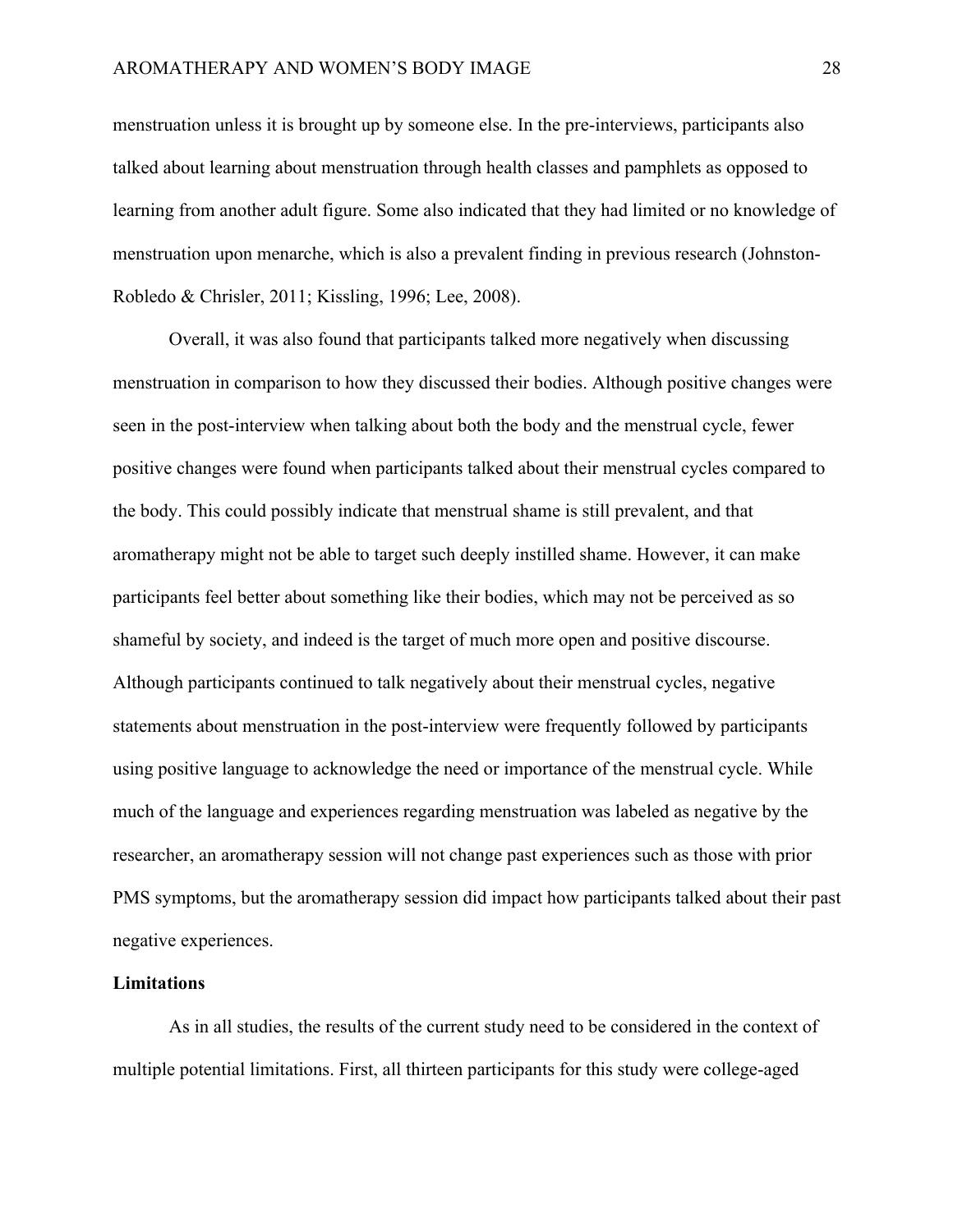students at Bridgewater State University. Due to the small sample size and limited Psychology subject pool, results may not be generalizable to the greater population. Second, given that this was an interpersonal interview, some answers could be untruthful. Participants could have answered in a more socially acceptable way than they would have if it was in some way anonymous (though they were told at the start of the interview their identity would not be traceable to their interviews). Lastly, due to the short description of the study posted on the recruiting system, participants might have had a self-selection bias. The short description posted included a shortened study title, "Aromatherapy and Body Image," and stated that participants would be participating in a 10-minute aromatherapy session. So, in fact, people who felt negatively towards aromatherapy or even worse their bodies might not have signed up for this study.

#### **Future Research**

Future research could implement aromatherapy as a clinical treatment for body shame, in particular, for girls entering puberty. Although the current study showed few changes in negative language about menstruation, if we target young adolescents before societal menstrual shame is ingrained in them, it might have more of a positive effect. By addressing body and menstrual shame as it arises in young girls, before or around the time of menarche, the aromatherapy could also help girls talk more positively in the immediate timeframe. It is possible that these immediate responses could carry over into overall body image and feelings towards menstruation and puberty. Future research should also examine whether the increase of positive language was due to the specific technique of aromatherapy or stress-reduction in general. This research could be done by conducting the current study again using a different stress-reduction technique, such as guided meditation or yoga. If an increase in positive language is found in the post-interview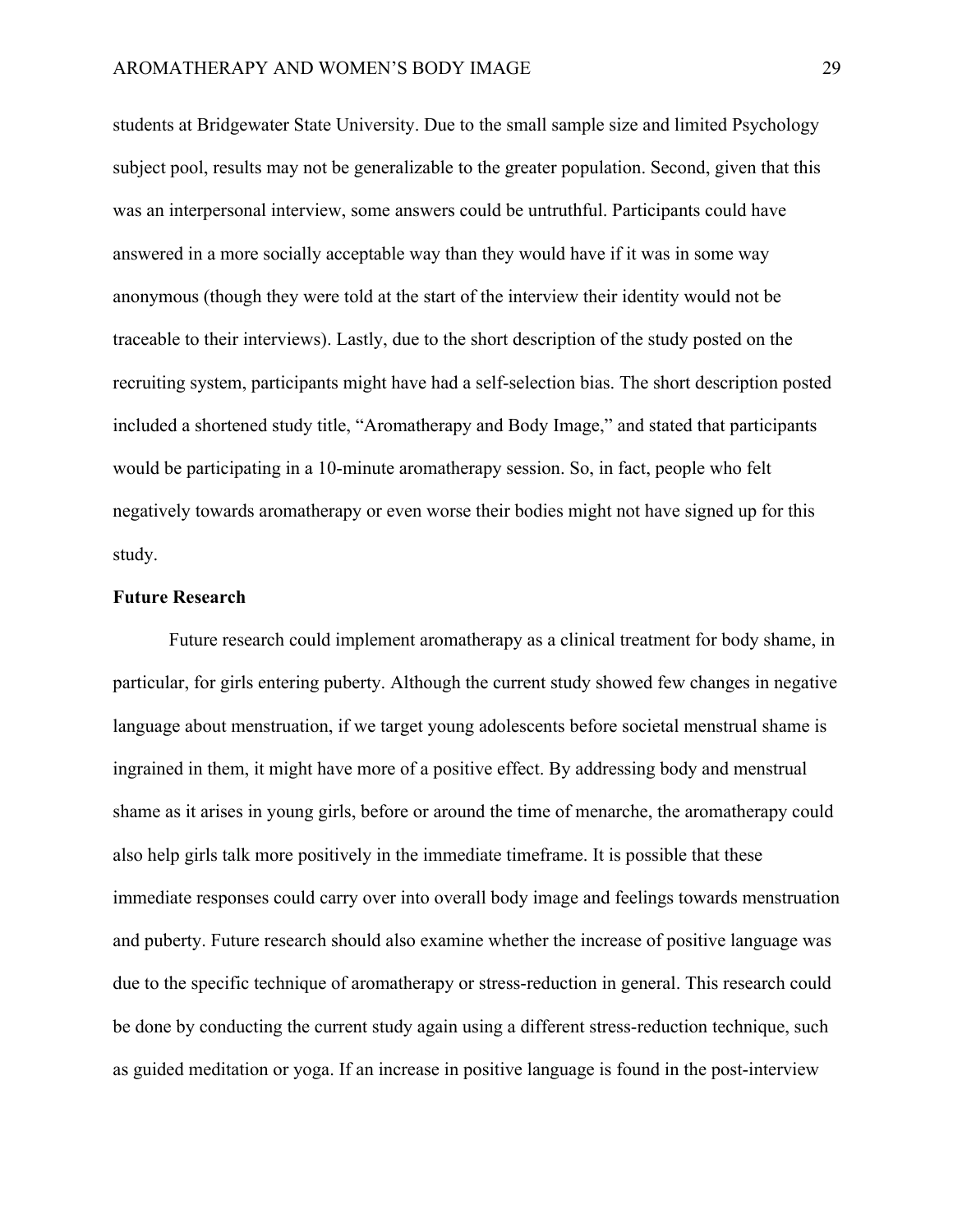following a different stress-reduction technique it could be concluded that the change was due to stress-reduction in general.

#### **Conclusion**

The purpose of the current study was to examine the effects aromatherapy has on a woman's perception of her body and menstrual cycle. Women all over the world experience feelings of body and menstrual shame that is often unavoidable due to societal messages promoting shame and embarrassment. It would be advantageous if women had a way to combat those feelings of shame. The researcher believed that if women talked about their bodies and menstrual cycles in a more positive manner following the aromatherapy, aromatherapy could be implemented into the lives of menstruating women to promote more positivity towards the body and menstrual cycle. The increase in positive language that women used during their interviews in the current study indicates that aromatherapy could provide immediate relieving effects for women who experience body and menstrual shame. This research also sheds light on the challenge's women face every day in regards to their bodies. The more research done on topics such as menstrual shame and body shame, the more women can share their experiences.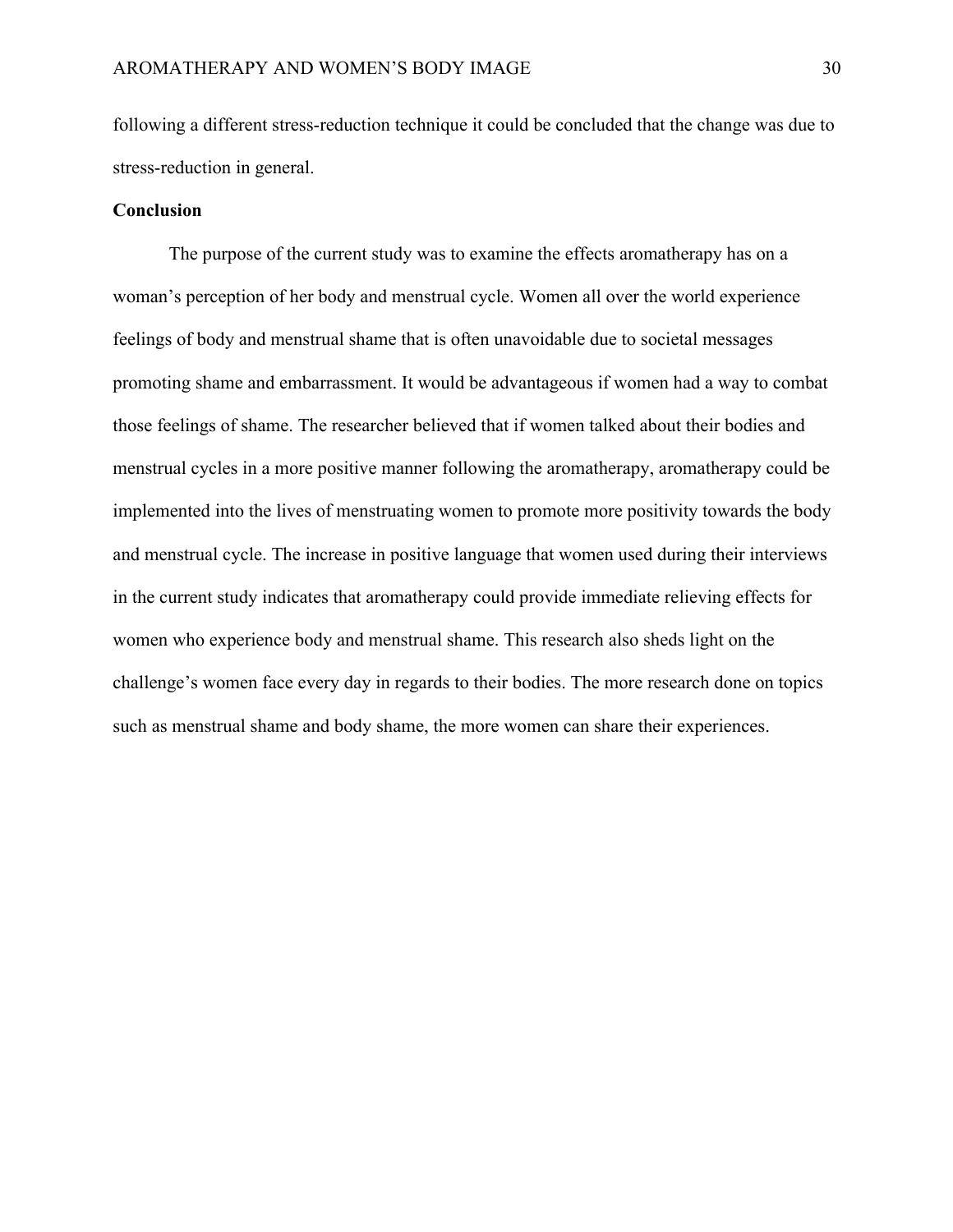#### References

- Avalos, L., Tylka, T. L., & Wood-Barcalow, N. (2005). The body appreciation scale: Development and psychometric evaluation. *Body Image, 2*(3), 285–297*.* DOI: 10.1016/j.bodyim.2005.06.002
- Bikmoradi, A., Seifi, Z., Poorolajal, J., Araghchian, M., Safiaryan, R., & Oshvandi, K. (2015). Effect of inhalation aromatherapy with lavender essential oil on stress and vital signs in patients undergoing coronary artery bypass surgery: A single-blinded randomized clinical trial. *Complementary Therapies in Medicine, 23*(3), 331–338*.* DOI: 10.1016/j.ctim.2014.12.001
- Braun, V. & Clarke, V. (2006) Using thematic analysis in psychology. *Qualitative Research in Psychology, 3,* 77-101. DOI: 10.1191/1478088706qp063oa
- Buckley, T. & Gottlieb, A. (1988). *Blood magic*: *The anthropology of menstruation.* Berkeley, CA: University of California Press.
- Chien, L.-W., Cheng, S. L., & Liu, C. F. (2012). The effect of lavender aromatherapy on autonomic nervous system in midlife women with insomnia. *Evidence-Based Complementary and Alternative Medicine, 2012,* 1–8. DOI: 10.1155/2012/740813
- Chrisler, J. C. (2011). Leaks, lumps, and lines: Stigma and women's bodies. *Psychology of Women Quarterly*, *35*(2), 202–214. DOI: 10.1177/036168431039769
- Chrisler, J. C., Marván, M. L., Gorman, J. A., & Rossini, M. (2015). Body appreciation and attitudes toward menstruation. *Body Image, 12,* 78–81. DOI: 10.1016/j.bodyim.2014.10.003
- Fredrickson, B. L., & Roberts, T.-A. (1997). Objectification theory: Toward understanding women's lived experiences and mental health risks. *Psychology of Women Quarterly,*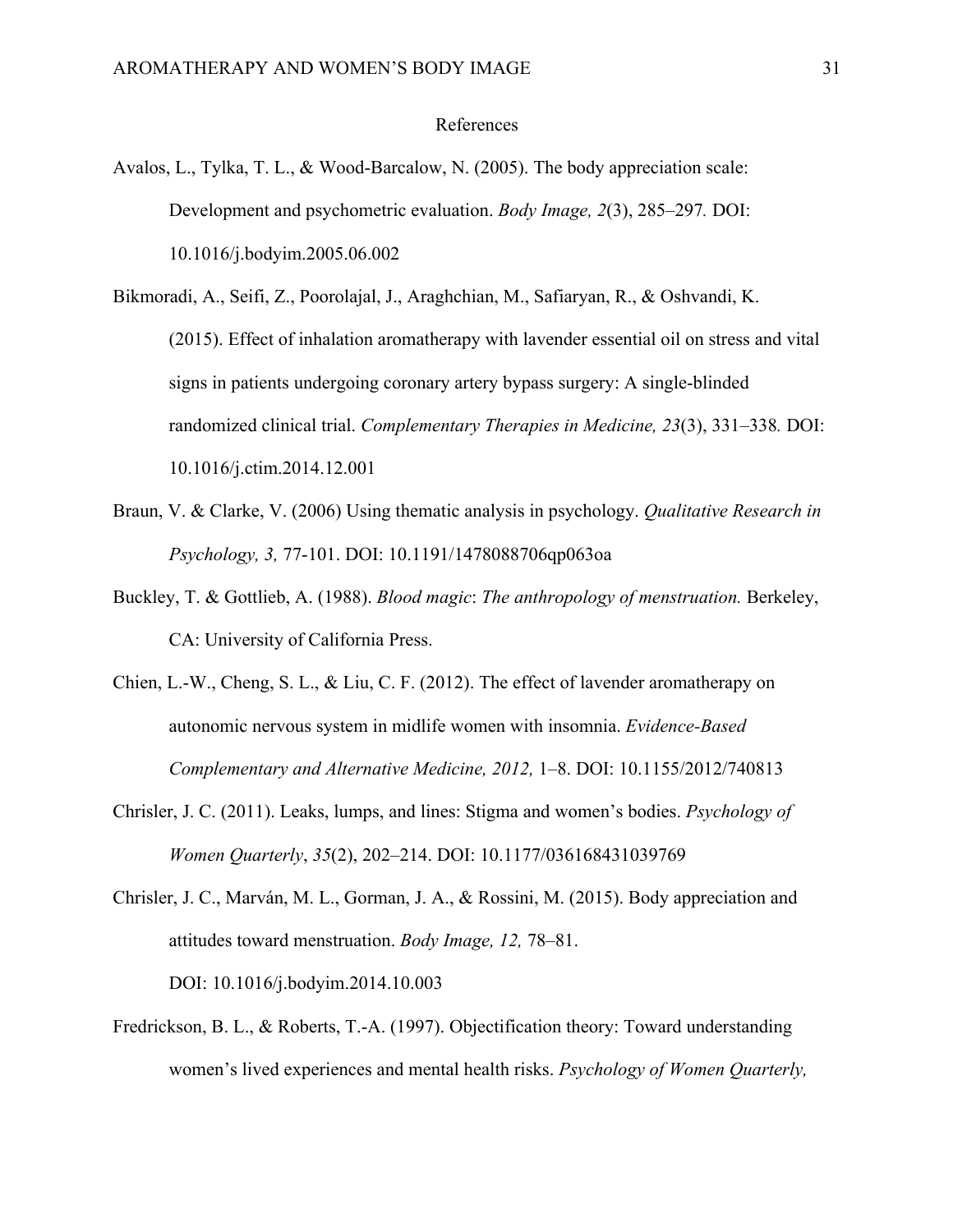*21*(2), 173–206. DOI: 10.1111/j.1471-6402.1997.tb00108.x

- Gedney, J. J., Glover, T. L., & Fillingim, R. B. (2004). Sensory and affective pain discrimination after inhalation of essential oils. *Psychosomatic Medicine, 66*(4), 599–606. DOI: 10.1097/01.psy.0000132875.01986.47
- Igarashi, T. (2013). Physical and psychologic effects of aromatherapy inhalation on pregnant women: A randomized controlled trial. *The Journal of Alternative and Complementary Medicine, 19*(10), 805–810*.* DOI: 10.1089/acm.2012.0103
- Jackson, T. E. (2019). Policing a menstrual monster: How working class girls discuss their menstrual reactions and experiences. *Journal of Youth Studies*. DOI: 10.1080/13676261.2018.1492100
- Johnston-Robledo, I., Ball, M., Lauta, K., & Zekoll, A. (2003). To bleed or not to bleed: Young women's attitudes toward menstrual suppression*. Women & Health, 38*(3), 59–75*.* DOI: 10.1300/j013v38n03\_05
- Johnston-Robledo, I., & Chrisler, J. (2011). The menstrual mark: Menstruation as social stigma. *Sex Roles*, *68*(1–2), 9–18. DOI 10.1007/s11199-011-0052-z
- Johnston-Robledo, I., Sheffield, K., Voigt, J., & Wilcox-Constantine, J. (2007). Reproductive shame: Self-objectification and young women's attitudes toward their reproductive functioning. *Women & Health, 46*(1), 25–39*.* DOI: 10.1300/j013v46n01\_03
- Karadag, E., Samancioglu, S., Ozden, D., & Bakir, E. (2015). Effects of aromatherapy on sleep quality and anxiety of patients. *Nursing in Critical Care, 22*(2), 105–112. DOI:10.1111/nicc.12198
- Kissling, E. A. (1996). Bleeding out loud: Communication about menstruation. *Feminism & Psychology, 6*(4), 481-504.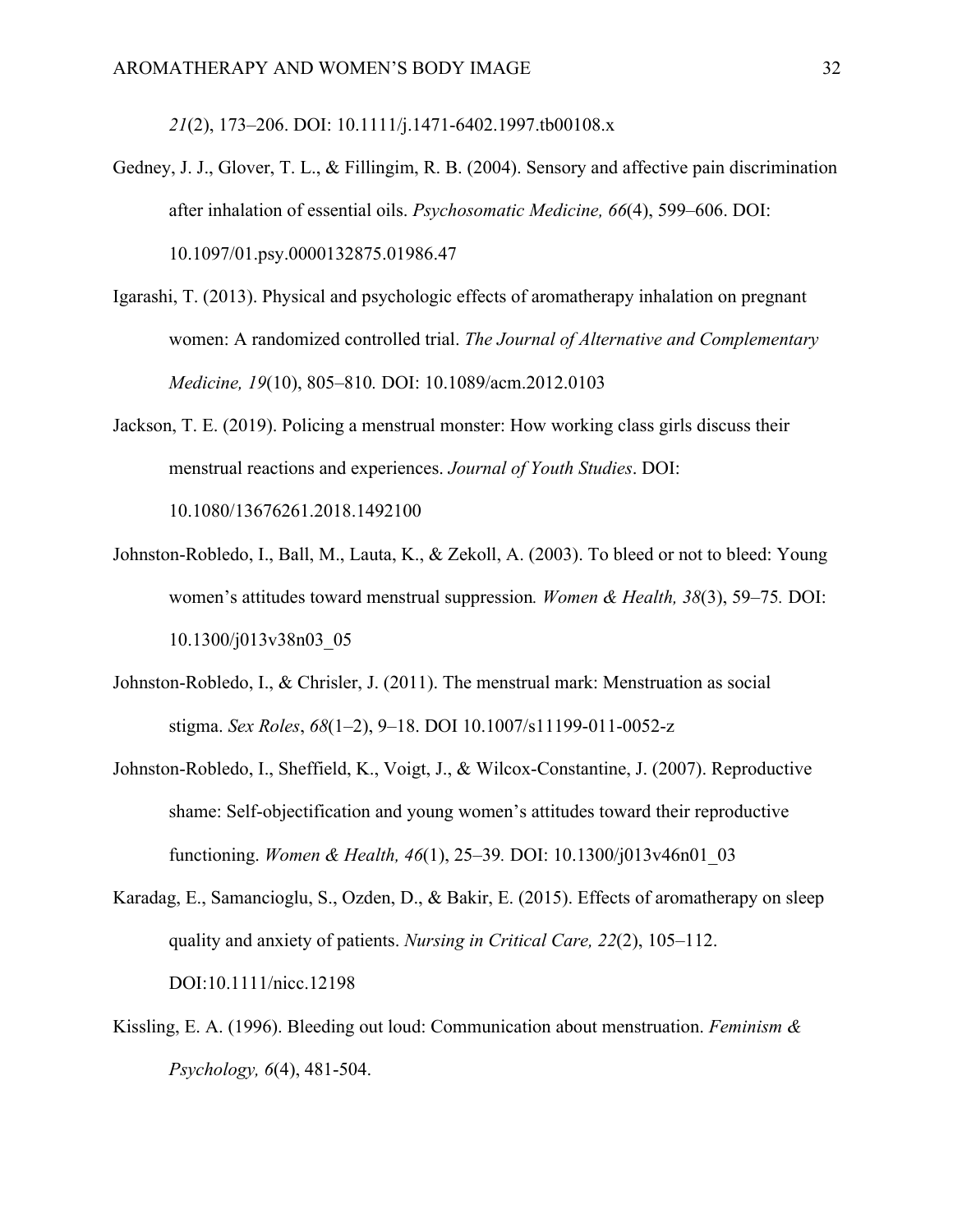- Lee, J. (2008). Bodies at Menarche: Stories of shame, concealment, and sexual maturation*. Sex Roles, 60*(9-10), 615–627*.* DOI:10.1007/s11199-008-9569-1
- McKinley, N. M., & Hyde, J. S. (1996). The objectified body consciousness scale*. Psychology of Women Quarterly, 20*(2), 181–215*.* DOI:10.1111/j.1471-6402.1996.tb00467.x
- Repta, R., & Clarke, L. H. (2011). "Am I going to be natural or am I not?": Canadian women's perceptions and experiences of menstrual suppression. *Sex Roles, 68*(1-2), 91– 106. DOI:10.1007/s11199-011-0038-x
- Schooler, D., Ward, L. M., Merriwether, A., & Caruthers, A. S. (2005). Cycles of shame: Menstrual shame, body shame, and sexual decision‐making. *Journal of Sex Research, 42*(4), 324–334*.* DOI: 10.1080/00224490509552288
- *Stayfree.* Stayfree. www.stayfree.com
- Tan, D. A., Haththotuwa, R., & Fraser, I. S. (2016). Cultural aspects and mythologies surrounding menstruation and abnormal uterine bleeding. *Best Practice & Research Clinical Obstetrics & Gynaecology, 40,* 121–133. DOI: 10.1016/j.bpobgyn.2016.09.015
- Tiggemann, M., & Kuring, J. K. (2004). The role of body objectification in disordered eating and depressed mood. *British Journal of Clinical Psychology, 43*(3), 299–311*.* DOI: 10.1348/0144665031752925
- Toda, M., & Morimoto, K. (2011). Evaluation of effects of lavender and peppermint aromatherapy using sensitive salivary endocrinological stress markers*. Stress and Health, 27*(5), 430–435*.* DOI:10.1002/smi.1402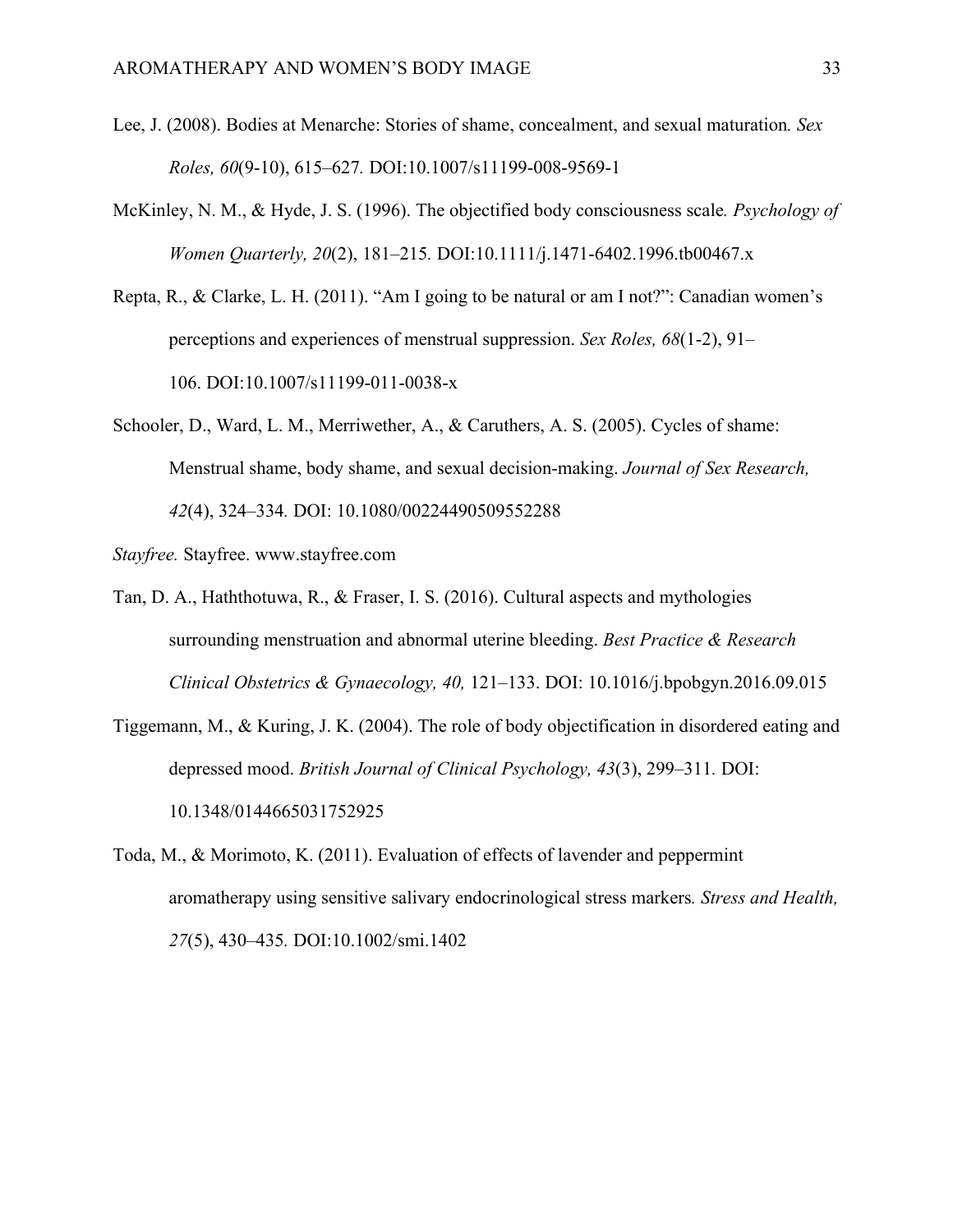## Appendix A

## **Pre-Interview Questions**

- Can you tell me a little bit about yourself?
	- Name
	- Age
	- Year
- Ice breakers:
	- What is your major?
	- How are you liking Bridgewater so far? (Freshman and transfers)
	- What do you like about Bridgewater? (Sophomores, juniors, seniors)
- So were going to transition a little... What have you learned about being a woman as you have gotten older?
	- If direction is needed: appearance or responsibilities

## **Body Esteem/Body Perception:**

- How would you describe a healthy body?
	- Body image versus actual health concerns
- In your opinion, what are some things a healthy woman would do to take care of her body?
- What kinds of sensations make you aware of your body?
	- If direction is needed: physical, bodily, emotions
- Do you find yourself worrying about how your body appears to other people?
- Are there things that you like about your body?
	- If direction is needed: physically, emotionally, attraction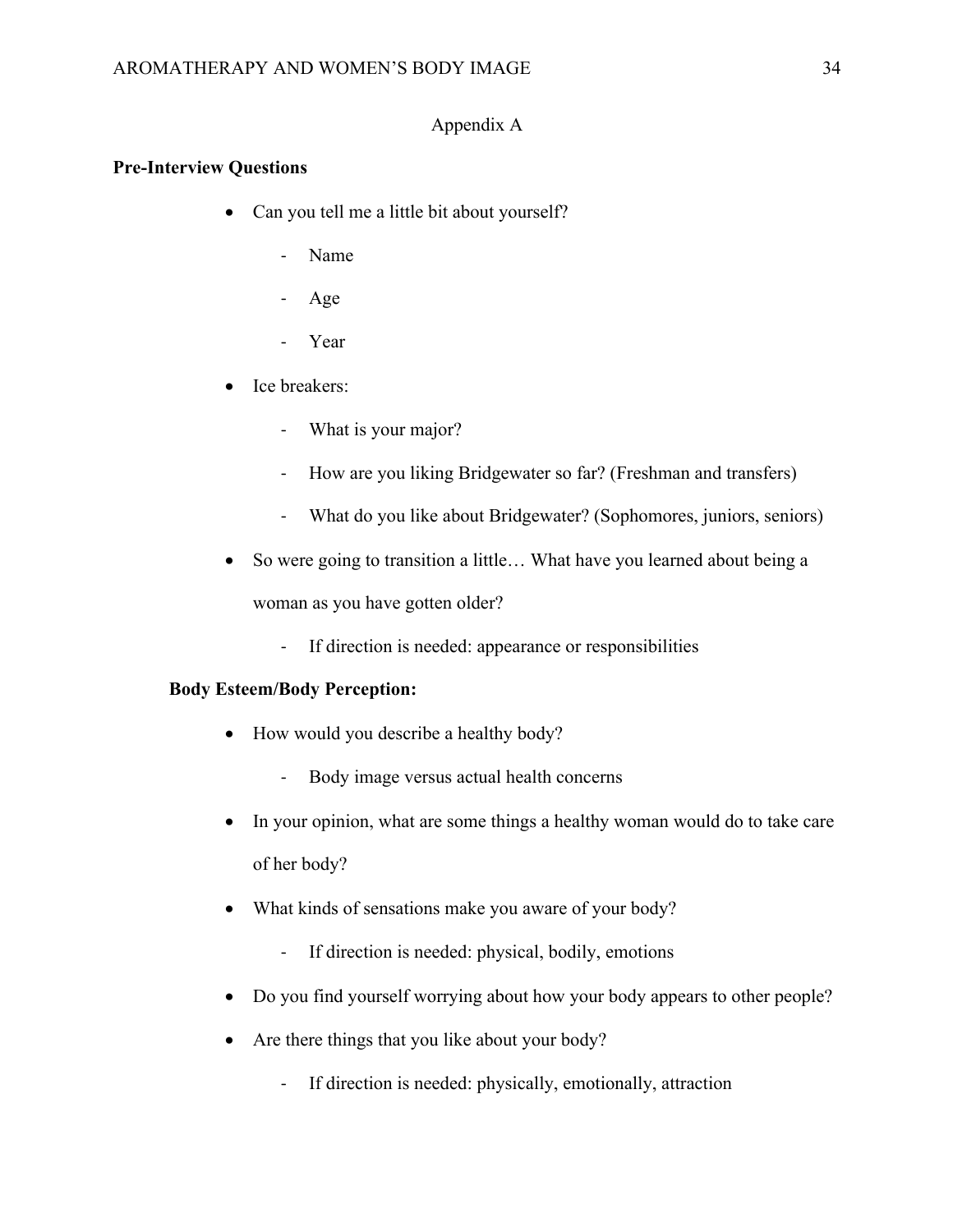# **Menstrual Cycle Perception/Feelings Towards Menstruation:**

- Can you tell me what you remember about your first time getting your period?
- How did you feel about your period throughout your teenage years?
- Are you comfortable talking about your period?
- How does having your period affect your feelings about your body?
- In your mind, how important do you think menstruation is?
- If you were given the chance to never get your period again would you take

it?

# **Post-Interview Questions**

# **Body Esteem/Body Perception:**

- What are some examples of ways you take care of your body?
- What types of feelings make you aware of your body?
- Do you ever worry about how your body appears to your friends or family?
- What do you like about your body?
	- If direction is needed: physically, emotionally, attraction
- Can you tell me a little bit about what influences how you feel about your body?
- Do you think that your feelings towards your body are mainly positive or negative?
	- Why?

# **Menstrual Cycle Perception/Feelings Towards Menstruation:**

• So, how do you feel about your period now?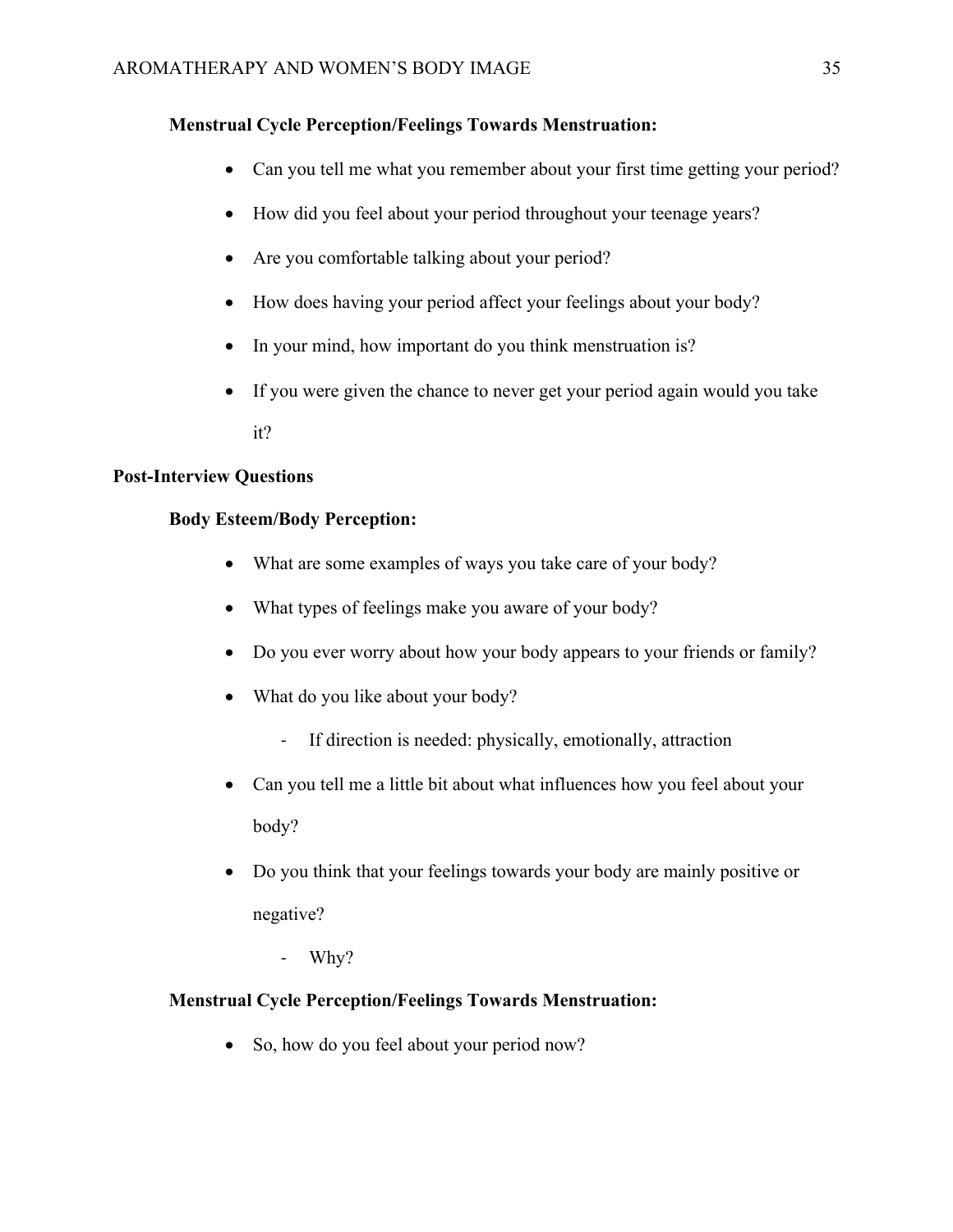- Are there specific ways that you take care of your body when you have your period?
- Do you talk openly about your period now (friends, family, significant other)?
- Do you feel like your period interferes with daily routine activities?
- How does your period affect your feelings about being a woman?
- What do you like about your period?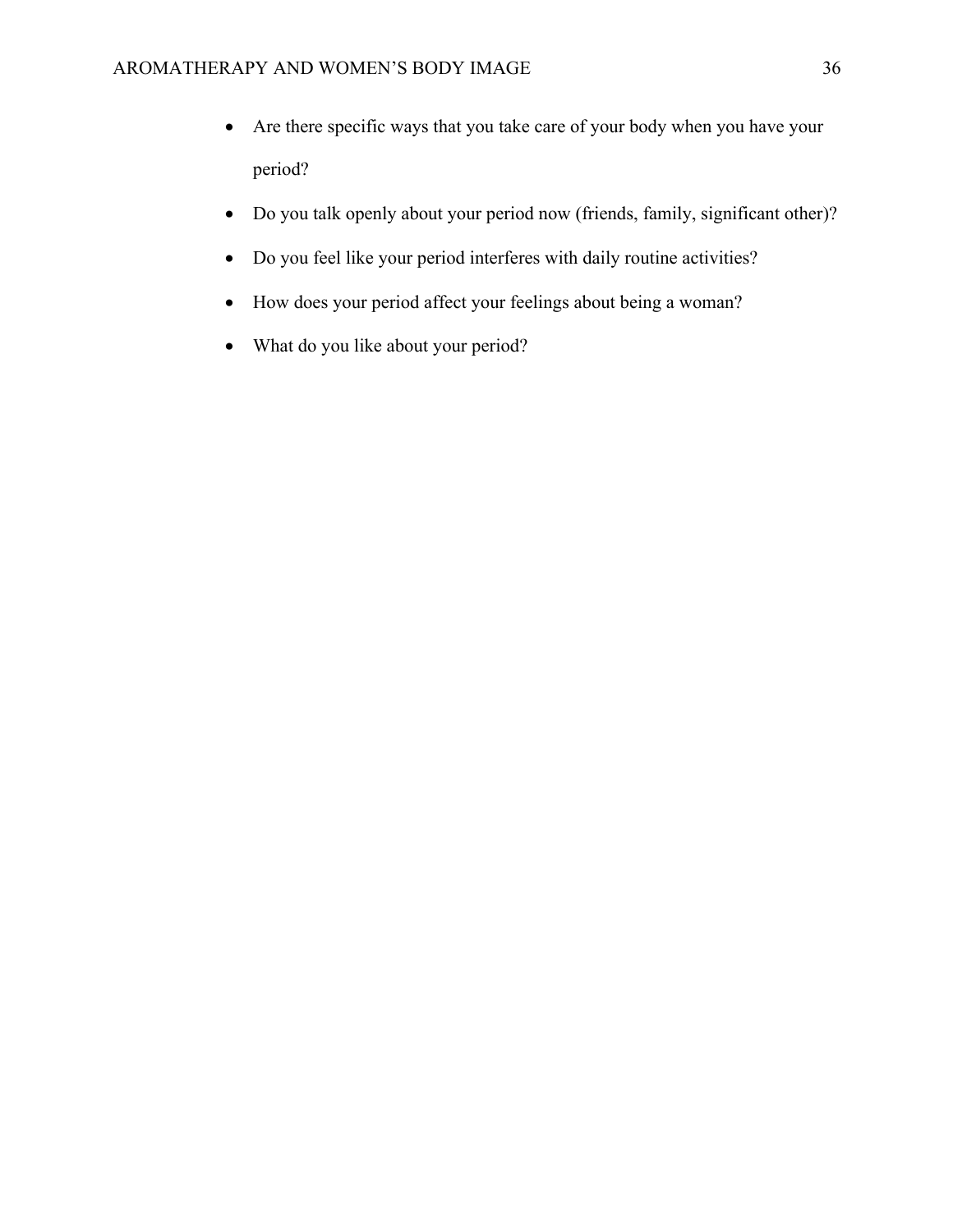## Appendix B

#### **Bridgewater State University Informed Consent Document**

The Effect Aromatherapy has on a Woman's Perception of her Body and Menstrual Cycle

| Researchers: Dr. Theresa Jackson | Michaela DeMattio   |
|----------------------------------|---------------------|
| Email: t4jackson@bridgew.edu     | Email:              |
| mdemattio@student.bridgew.edu    |                     |
| Phone: 508-531-2333              | Phone: 508-801-3429 |

You are being asked to participate in a project conducted through Bridgewater State University. The University requires that you give your signed agreement to participate in this project. The investigator will explain to you in detail the purpose of the project, the procedures to be used, and the potential benefits and possible risks of participation. You may ask him/her any questions you have to help you understand the project. A basic explanation of the project is written below. Please read this explanation and discuss with the researcher any questions you may have. If you then decide to participate in the project, please sign on the last page of this form in the presence of the person who explained the project to you. You should be given a copy of this form to keep.

#### **1. Nature and purpose of the Project**

No previous research has directly investigated the relationship that relaxation techniques might have with body esteem and the menstrual cycle. The purpose of this project is to investigate whether there are any positive changes to how women talk about their body esteem and menstrual cycle after an aromatherapy session. If positive changes are found, then aromatherapy could be used to promote more body positivity.

#### **2. Explanation of the Procedures**

After signing this form, you will be asked to participate in a pre- and post- audio-recorded interview asking you questions about your background and experiences with your menstrual cycle and body perception, as well as take part in a brief aromatherapy session. You should not participate in this study if you identify as male, under the age of 18, or have an allergy or sensitivity to lavender essential oil. Participation in these interviews and aromatherapy session is estimated to last approximately 50-60 minutes. Interviews will be audio-recorded and transcribed for analysis purposes; however, no identifying information will be included in the transcripts. Audio files and transcripts will be deleted after the project is completed.

#### **3. Discomfort and Risks**

Any audio files or transcripts associated with your interview will be kept confidential, deidentified, and stored on a secure device. BSU has established research systems to store information and help with oversight of research. Your information may be kept in these databases but are only accessible to individuals working on this study or authorized individuals who have access for specific research related tasks. Identifiable information in these databases are not released outside BSU unless stated in this consent document or required by law. Although results of this research may be presented at meetings or in publications, identifiable personal information about participants will not be disclosed.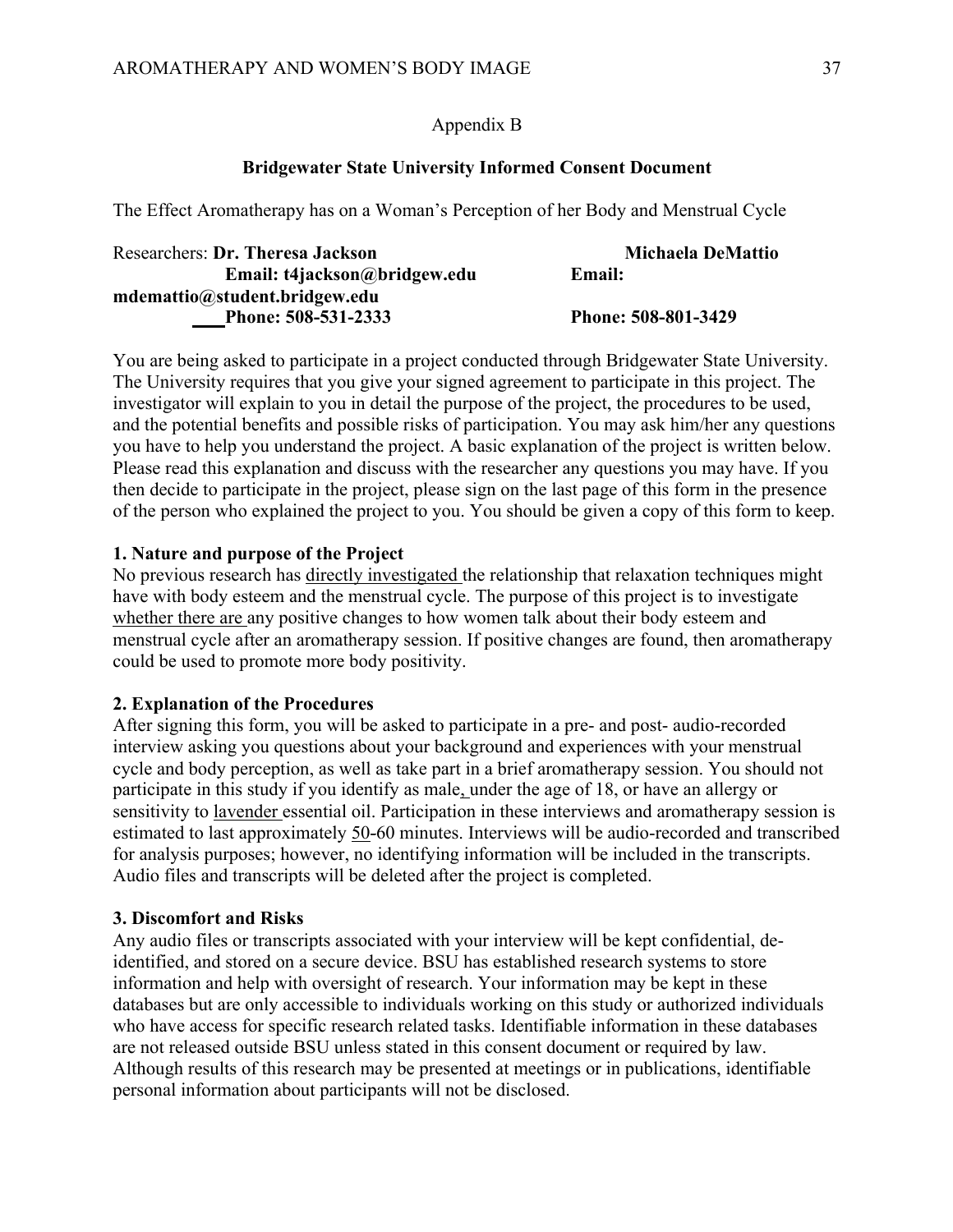The essential oil lavender used in this study may have negative effects, such as headaches, to those with sensitivities to strong smells and/or essential oils. In addition, it is possible, though not expected, that you may experience discomfort when discussing and reflecting upon your experiences with your menstrual cycle and body. You will not be asked to answer any questions that you do not feel comfortable answering, and you will be able to stop the interview at any point in the process should you want or choose to. If you do wish to discontinue participation in the study, the audio file associated with your interview will be deleted immediately. It will not be uploaded onto a computer nor transcribed.

# **4. Benefits:**

This study is important to society because very few studies have researched the relationship that relaxation techniques might have with body esteem and the menstrual cycle. If the study reveals positive changes to how women talk about their body esteem and menstrual cycle, then aromatherapy could be used to promote more body positivity.

# **5. Confidentiality:**

Your information will be kept confidential because this form, containing your signature, will be kept separate from your audio recording. Your name will never be associated with your interview. Instead a coded number will be assigned to your audio recording as well as the transcript of your interview. All confidential information including audio recordings and transcripts will be stored in a locked filing cabinet in Dr. Jackson's office or on a password protected computer.

Additionally, while every effort will be made to keep your study-related information confidential, there may be circumstances where this information must be shared with:

\* Federal agencies, for example the Office of Human Research Protections, whose responsibility is to protect human subjects in research;

\* Representatives of Bridgewater State University, including the Institutional Review Board, a committee that oversees the research at BSU.

# **Refusal/Withdrawal:**

Refusal to participate in this study will have no effect on any future services you may be entitled to from the University. Anyone who agrees to participate in this study is free to withdraw from the study at any time without penalty.

By signing below, I am indicating that I understand that it is not possible to identify all potential risks in an experimental procedure, and I believe that reasonable safeguards have been taken to minimize both the known and potential but unknown risks.

*I agree that all known risk to me have been explained to my satisfaction. I understand that Bridgewater State University has no policy or plan to pay for any injuries I might receive as a result of participating in this research protocol.*

Witness Signature Date Date Number of the Date of the Date Date Date Date